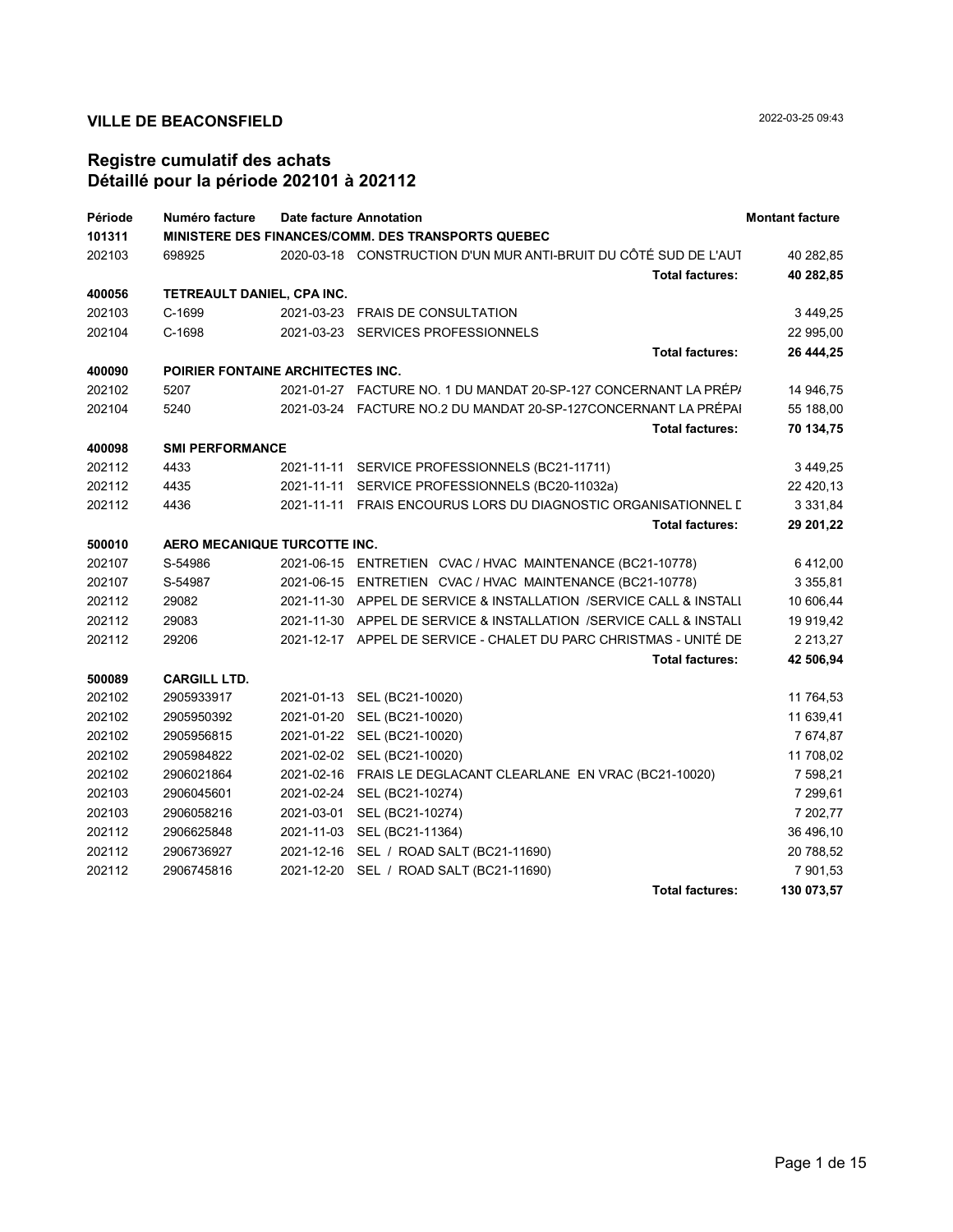| Période | Numéro facture                             |            | Date facture Annotation                                                            | <b>Montant facture</b> |
|---------|--------------------------------------------|------------|------------------------------------------------------------------------------------|------------------------|
| 500184  | EQUIP. DE MANUTENTION E.M. ENR.            |            |                                                                                    |                        |
| 202101  | 7245                                       |            | 2021-01-18 DUST PAN, BRUSH, LUNETTES DE SÉCURITÉ, COUTEAUX OLFA                    | 2 922,01               |
| 202103  | 7250                                       |            | 2021-03-09 MATÉRIAUX DIVERS (BC21-10343)                                           | 2 199,00               |
| 202105  | 7251-C                                     |            | 2021-04-07 ALUMINIUM SAWHORSE-GANTS-TAPE-FORKS-SAFETY GLASSE                       | 3 466,90               |
| 202106  | 7253                                       |            | 2021-05-03 PIÈCES ET ACCESSOIRES - PETITS OUTILS - QUINCAILLERIE (B)               | 3 2 58,47              |
| 202106  | 7257                                       |            | 2021-05-21 COVER FOR SHOWER - HAMMER - HOOKS - CISAILLES - MOUS(                   | 2 886,15               |
| 202107  | 7258                                       | 2021-06-04 | NUTS-BOLTS-SCREWS - MISCELLANEOUS (BC21-10714)                                     | 2 2 7 1 , 4 9          |
| 202107  | 7259                                       |            | 2021-06-14 ACHAT D'EQUIPEMENT (BC21-10741)                                         | 3 812,67               |
| 202109  | 7262                                       |            | 2021-08-13 SAVON-BOTTES SÉCURITÉ-VIS-POMPE-DRUM PUMP ETC. (BC2                     | 3 498,78               |
| 202110  | 7264                                       |            | 2021-09-10 NUTS - BOLTS - SCREWS -GLOVES - HATS - BATTERIES - GLASS                | 3 401,23               |
| 202111  | 7266                                       | 2021-09-27 | DIVERS PIÈCES ET ACCESSOIRES (BC21-11227)                                          | 4 682,21               |
| 202111  | 7268                                       |            | 2021-09-30 CAGE - BATTERIES (BC21-11274)                                           | 4 100,49               |
| 202112  | 7271                                       |            | 2021-10-21 OUTILS - PEINTURE (BC21-11347)                                          | 3 260,06               |
| 202112  | 7276                                       |            | 2021-12-07 ACCESSOIRES DIVERS (BC21-11646)                                         | 6 116,70               |
| 202112  | 7277                                       | 2021-12-10 | BOULONS SÉCURITAIRE-SACS ASPIRATEURS-CORDE À LINGE                                 | 2 0 3 1 , 1 2          |
| 202112  | 7279                                       |            | 2021-12-22 DIVERS (BC21-11750)                                                     | 3 578,20               |
|         |                                            |            | <b>Total factures:</b>                                                             | 51 485,48              |
| 500187  | <b>EQUIPARC INC.</b>                       |            |                                                                                    |                        |
| 202109  | 20123                                      |            | 2021-08-03 MOBILIERS URBAINES / URBAN FURNITURE (BC21-10556)                       | 11 445,76              |
| 202112  | 20461                                      |            | 2021-11-24 POUBELLES (BC21-10929)                                                  | 16 457,52              |
| 202112  | 20462                                      |            | 2021-11-24 BANCS (BC21-10930)                                                      | 24 995,57              |
| 202112  | 20463                                      |            | 2021-11-24 DALLE DE BÉTON (BC21-10931)                                             | 11 141,08              |
|         |                                            |            | <b>Total factures:</b>                                                             | 64 039,93              |
| 500256  | <b>INNOVISION +</b>                        |            |                                                                                    |                        |
| 202109  | 22111                                      |            | 2021-08-05 ELECTION GÉNÉRALE 7 NOVEMBRE 2021 - MANDAT DE SERVIC                    | 17 212,39              |
| 202112  | 22204                                      |            | 2021-11-25 ÉLECTION GÉNÉRALE 7 NOVEMBRE 2021 - IMPARTITION ET SEI                  | 15 433,62              |
|         |                                            |            | <b>Total factures:</b>                                                             | 32 646,01              |
| 500260  | <b>INTERNATIONAL RIVE NORD INC./PIECES</b> |            |                                                                                    |                        |
| 202103  | 707533                                     |            | 2021-03-09 REPARATION (BC21-10256A)                                                | 13 348,08              |
| 202104  |                                            |            | 21-083 PROFORMA 2021-04-01 ACHAT DE VÉHICULE 310-21 (REMPLACE VEH. 255) NO. RÉSOLI | 323 634,45             |
| 202112  | 710728                                     |            | 2021-12-15 APPEL DE SERVICE (BC21-11700)                                           | 2 931,62               |
|         |                                            |            | <b>Total factures:</b>                                                             | 339 914,15             |
| 500264  | ST-GERMAIN INC., EGOUTS ET AQUEDUCS        |            |                                                                                    |                        |
| 202102  | FC-288232                                  |            | 2021-01-27 CLAMPS ETC (BC21-10137)                                                 | 7 619,18               |
| 202103  | FC-288447                                  |            | 2021-02-09 CLAMPS ETC (BC21-10137)                                                 | 2 702,37               |
| 202107  | EC-180566                                  |            | 2021-04-30 TUYAUTERIE ET CONNEXION/PIÈCESET ACCESSOIRES (BC21-1                    | 10 637,61              |
| 202108  | FC-291799                                  |            | 2021-05-26 TUYAUTERIE ET CONNEXION (BC21-10641)                                    | 14 962,25              |
| 202108  | FC-292876                                  |            | 2021-06-14 TUYAUTERIE ET CONNEXION (BC21-10641)                                    | 5 970,54               |
| 202109  | FC-293556                                  | 2021-06-28 | BOURRELET POUR TÊTE TROTTOIR-TÊTE PUISARD - COUV. (BC                              | 8 0 9 3 , 1 7          |
| 202110  | FC-296069                                  |            | 2021-08-16 PIPES (BC21-10958)                                                      | 10 410,29              |
| 202110  | FC-296309                                  |            | 2021-08-19 VALVE - COUVERCLE - CLEFS ETC. (BC21-11000)                             | 13 930,19              |
| 202110  | FC-296729                                  | 2021-08-24 | SOLFLO MAX PEHD (BC21-10958)                                                       | 4 4 3 2,98             |
| 202112  | FC-298334                                  | 2021-09-21 | DIVERS (BC21-11163)                                                                | 5 268,23               |
| 202112  | FC-299195                                  | 2021-10-05 | DIVERS ACCESSOIRES (BC21-11295)                                                    | 9 371,61               |
| 202112  | FC-300471                                  | 2021-10-29 | DIVERS (BC21-11251)                                                                | 6 832,97               |
|         |                                            |            | <b>Total factures:</b>                                                             | 100 231,39             |
|         |                                            |            |                                                                                    |                        |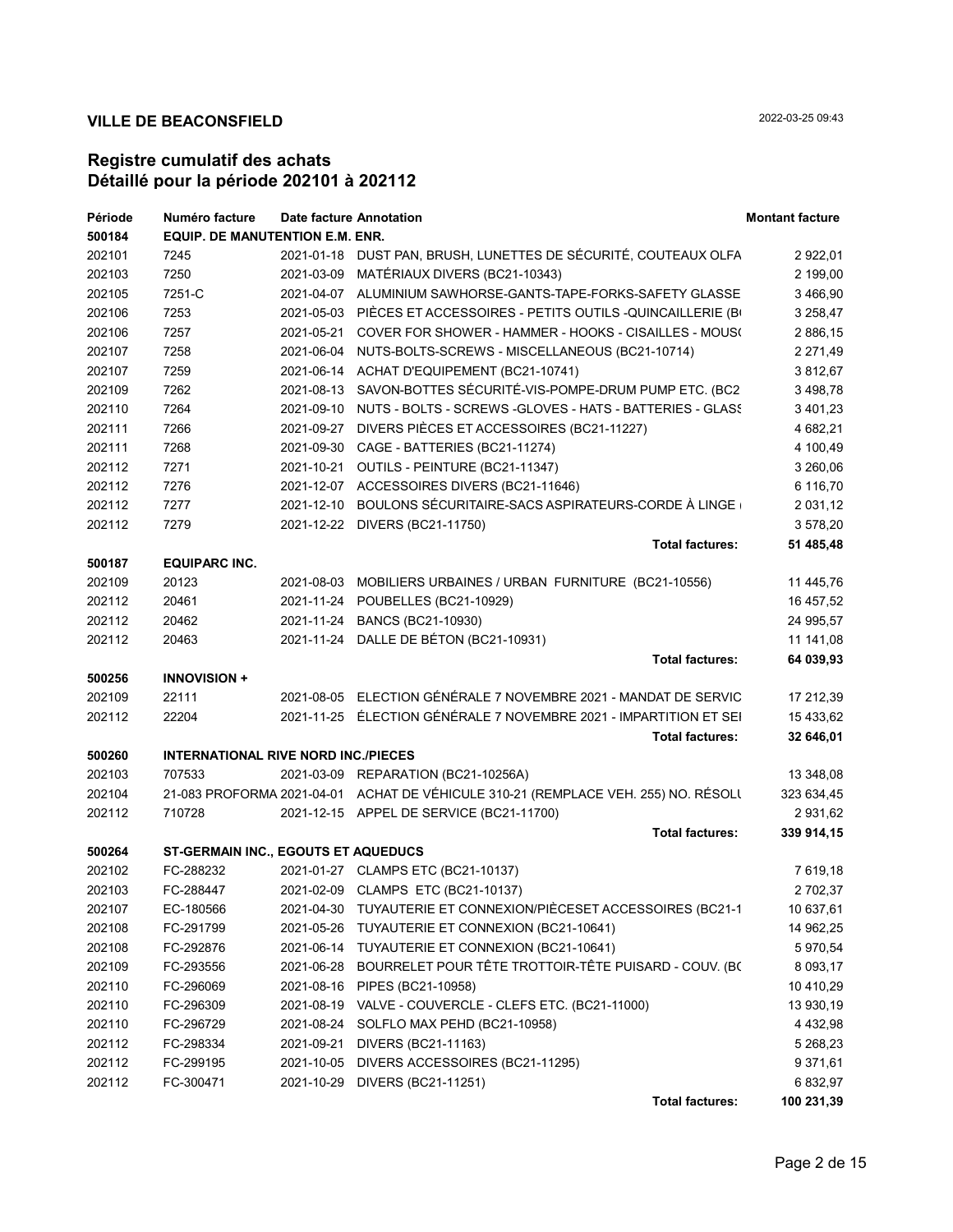| Période | Numéro facture                         | Date facture Annotation |                                                                  | <b>Montant facture</b> |
|---------|----------------------------------------|-------------------------|------------------------------------------------------------------|------------------------|
| 500325  | <b>MELOCHE DIVISION DE SINTRA INC.</b> |                         |                                                                  |                        |
| 202108  | 2355498                                |                         | 2021-08-12 DÉCOMPTE PROGRESSIF NO.5 (ACCEPTATION FINALE) DU PRO  | 26 584,16              |
| 202111  | 2369786                                |                         | 2021-08-14 ASPHALTE (BC21-11120)                                 | 3 3 6 1 , 0 4          |
| 202111  | 2423275                                |                         | 2021-09-11 ASPHALTE (BC21-11120)                                 | 3 289,87               |
|         |                                        |                         | <b>Total factures:</b>                                           | 33 235,07              |
| 500371  | <b>PG SOLUTIONS INC.</b>               |                         |                                                                  |                        |
| 202101  | CESA37684-C1                           |                         | 2020-01-12  CONTRAT DE SOUTIENT TECHNIQUEET D'ENTRETIENT DES LO  | 9 0 77, 27             |
| 202101  | CESA38736                              |                         | 2020-01-12 CONTRAT DE SOUTIEN TECHNIQUE ET D'ENTRETIENT DES LOC  | 59 908,88              |
| 202101  | CESA38739                              |                         | 2020-01-12 CONTRAT DE SOUTIENT TECHNIQUEET D'ENTRETIENT DES LO   | 8 089,64               |
| 202101  | CESA39659                              |                         | 2020-01-12 CONTRAT DE SOUTIENT TECHNIQUEET D'ENTRETIENT DES LO   | 27 421,55              |
| 202101  | CESA40059                              |                         | 2020-01-12 CONTRAT DE SOUTIENT TECHNIQUEET D'ENTRETIENT DES LO   | 7 668,83               |
| 202102  | CESA39071                              | 2020-12-01              | CONTRAT DE SOUTIENT TECHNIQUEET ENTRETIENTS POUR AI              | 21 495,73              |
| 202105  | CESA41507                              | 2021-04-14              | PRIX DU PROGRAMME CESA, RÉCURRENT ANUELLEMENT (BC2               | 2 2 6 7, 8 9           |
| 202105  | STD43365                               |                         | 2021-04-13 SOLUTIONS INFORMATIQUE (BC20-11900)                   | 15 650,98              |
|         |                                        |                         | <b>Total factures:</b>                                           | 151 580,77             |
| 500425  | SIRSIDYNIX (CANADA) INC.               |                         |                                                                  |                        |
| 202101  | <b>INV05716</b>                        |                         | 2021-01-14 ONLINE DATABASE JANVIER AU DÉCEMBRE 2021 (BC21-10082) | 26 960,25              |
|         |                                        |                         | <b>Total factures:</b>                                           | 26 960,25              |
| 500435  | SODEM INC.                             |                         |                                                                  |                        |
| 202103  | 19771                                  |                         | 2021-02-16 FRAIS DE GESTION D'APPARIEMENT (BC21-10053)           | 36 501,04              |
| 202104  | 19772                                  | 2021-02-28              | BUILDING MAINTENANCE CONTRACT (BC21-10053)                       | 38 600,12              |
| 202104  | 19987                                  |                         | 2021-02-16 TRAÇAGE DU 23 ET 27 JANVIER 2021 (BC21-10346)         | 2 2 9 9,50             |
| 202105  | 19983                                  | 2021-03-31              | GESTION DES OPERATIONS D'ENTRE ET D'APPAR. DU CENTRE             | 45 561,66              |
| 202105  | 20062                                  | 2021-03-11              | SERVICES PROF. POUR TRACAGE PISTE DE SKI DE FOND CIT             | 5748,75                |
| 202105  | 20143                                  | 2021-04-12              | SERVICES PROF POUR LE TRACAGEPISTE DE SKI DE FOND CIT            | 3 449,25               |
| 202106  | 19984                                  | 2021-05-17              | BUILDING MAINTENANCE CONTRACT - APRIL 2021 (BC21-10053)          | 45 774,22              |
| 202107  | 20133                                  | 2021-05-31              | BUILDING MAINTENANCE - MAI 2021 (BC21-10053)                     | 43 728,28              |
| 202108  | 20134                                  | 2021-07-12              | BUILDING MAINTENANCE - JUIN (BC21-10053)                         | 46 491,63              |
| 202109  | 20207                                  | 2021-07-31              | MAINTENANCE - JUILLET 2021 (BC21-10053)                          | 51 433,78              |
| 202110  | 20296                                  | 2021-08-31              | MAINTENANCE - AOÛT (BC21-10053)                                  | 53 904,86              |
| 202111  | 20404                                  | 2021-09-30              | MAINTENANTE - SEPTEMBRE 2021 CRÉDIT DES HEURES NON               | 55 445,96              |
| 202112  | 20453                                  | 2021-10-31              | MAINTENANCE - OCTOBRE 2021 (BC21-10053)                          | 55 631,96              |
| 202112  | 20638                                  | 2021-11-30              | MAINTENANCE - NOVEMBRE 2021 (BC21-10053)                         | 57 129,79              |
| 202112  | 20920                                  |                         | 2021-12-31 FACTURE DE DÉCEMBRE 2021                              | 56 693,07              |
|         |                                        |                         | <b>Total factures:</b>                                           | 598 393,87             |
| 500603  | <b>ENERGIE VALERO INC.</b>             |                         |                                                                  |                        |
| 202103  | 4112805980                             | 2021-02-22              | ESSENCE ORDINAIRE SANS PLOMB E10 (BC21-10249)                    | 9 3 5 8, 9 7           |
| 202105  | 4112853870                             | 2021-04-29              | ESSENCE ET DIESEL (BC21-10505)                                   | 7891,97                |
| 202108  | 4112904074                             | 2021-06-15              | ESSENCE (BC21-10747)                                             | 8 581,50               |
| 202108  | 4112921107                             | 2021-07-06              | ESSENCE ORDINAIRE (BC21-10878)                                   | 8 123,48               |
| 202110  | 4112973615                             | 2021-09-01              | ESSENCE RÉGULIÈRE (BC21-11046)                                   | 9 115,40               |
| 202112  | 4113021773                             | 2021-10-22              | ESSENCE RÉGULIÈRE (BC21-11332)                                   | 11 424,07              |
| 202112  | 4113076129                             | 2021-12-20              | ESSENCE (BC21-11734)                                             | 11 011,32              |
|         |                                        |                         | <b>Total factures:</b>                                           | 65 506,71              |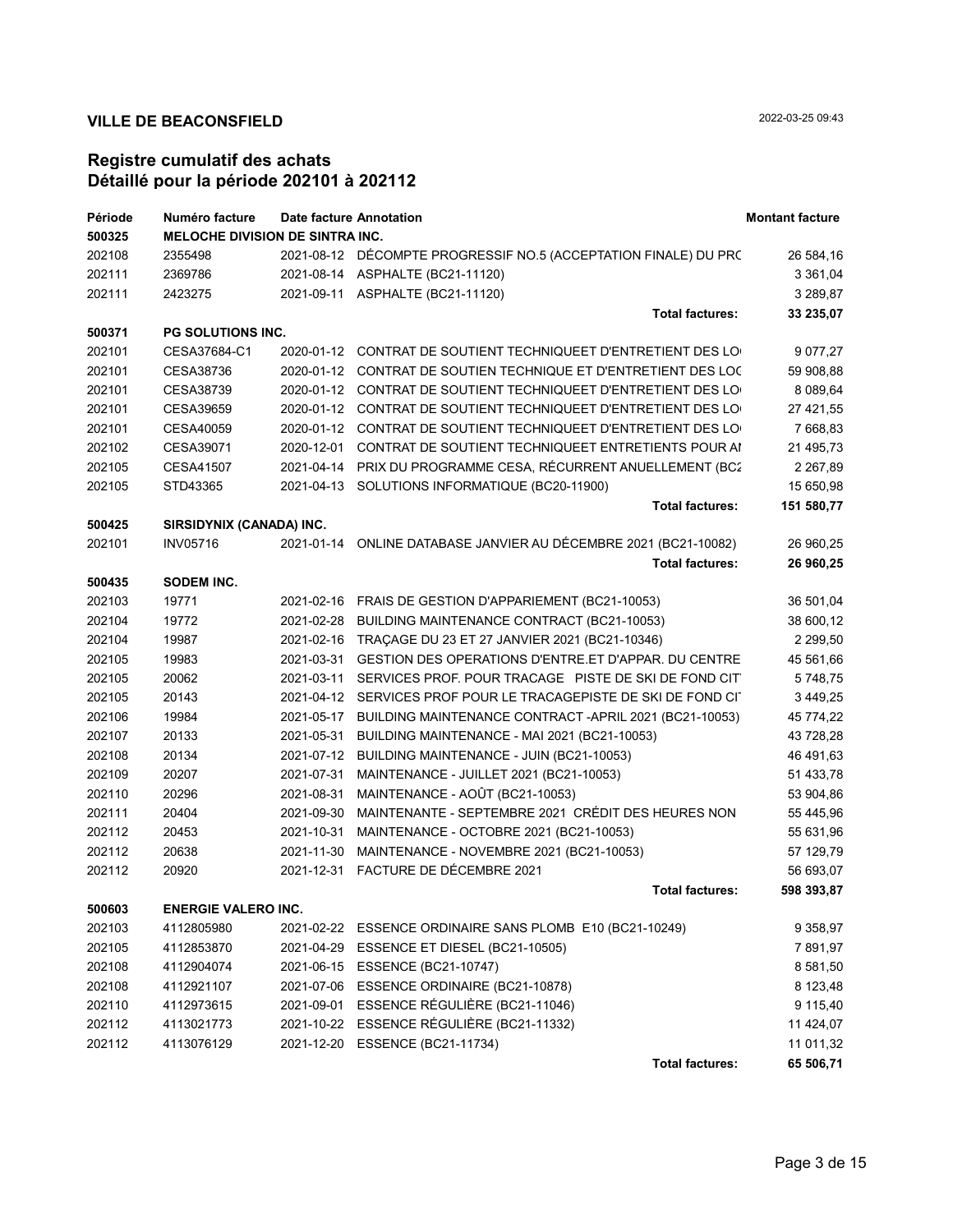| Période | Numéro facture                    |            | <b>Date facture Annotation</b>                                     | <b>Montant facture</b> |
|---------|-----------------------------------|------------|--------------------------------------------------------------------|------------------------|
| 500668  | <b>ENSEIGNES PERFECTION (LES)</b> |            |                                                                    |                        |
| 202106  | 28649                             |            | 2021-05-13 1 TABLEAU ÉLECTRONIQUE ET ENSEIGNE LUMINEUSE NO. RÉS    | 43 339,83              |
| 202112  | 28800                             |            | 2021-11-18 APPEL DE SERVICE & INSTALLATION /SERVICE CALL & INSTALI | 3 107,77               |
|         |                                   |            | <b>Total factures:</b>                                             | 46 447,60              |
| 500715  | LES ENTREPRISES VENTEC INC.       |            |                                                                    |                        |
| 202104  | 17407                             |            | 2021-03-18 DÉCOMPTE PROGRESSIF NO. 4 (FINAL) CONCERNANT LE CONT    | 9 864,66               |
| 202104  | 017408R                           |            | 2021-03-18 DÉCOMPTE PROGRESSIF NO. 5 (FINAL) CONCERNANT LE CON     | 103 821,93             |
| 202112  | 17548                             |            | 2021-10-29 DECOMPTE PROG. NO.1 CONERNANTLE CONTRAT 581-21-GC P     | 203 429,01             |
|         |                                   |            | <b>Total factures:</b>                                             | 317 115,60             |
| 500791  | <b>PAYSAGISTE ADA INC.</b>        |            |                                                                    |                        |
| 202110  | 2021-0143                         |            | 2021-08-20 FENCE (BC21-11154)                                      | 54 613,13              |
|         |                                   |            | <b>Total factures:</b>                                             | 54 613,13              |
| 500839  | <b>CONSTRUCTION RENO-MARC</b>     |            |                                                                    |                        |
| 202108  | 523732                            |            | 2021-06-23 APPEL DE SERVICE / SERVICE CALL (BC21-10829)            | 2 276,51               |
| 202109  | 523739                            |            | 2021-08-20 APPEL DE SERVICE - TRAVAUX EFFECTUÉS AU SOUS-SOL DE L   | 24 656,39              |
| 202110  | 523744                            |            | 2021-09-15 APPEL DE SERVICE - 300 BEAUREPAIRE MODIFIER SYSTÈME D   | 5 628,03               |
| 202110  | 523745                            |            | 2021-09-15 APPEL DE SERVICE - 300 BEAUREPAIRE - MUR SÉPARATEUR M   | 20 661,01              |
| 202111  | 523748                            |            | 2021-10-04 APPEL DE SERVICE - BUREAU SERVICE TECHNIQUE (BC21-113(  | 2 4 3 7 , 4 7          |
| 202111  | 523750                            |            | 2021-10-20 TRAVAUX EFFECTUES AU TP SALLEDE CONFERENCE PHASE 2      | 20 827,72              |
| 202111  | 523751                            |            | 2021-10-20 TRAVAUX EN SURPLUS EFFECTUESAU TP, SALLE DE CONFERE     | 10 830,65              |
| 202112  | 523753                            |            | 2021-11-03 TRAVAUX DE SÉPARATION (BC21-11423)                      | 3 564,23               |
| 202112  | 523756                            |            | 2021-11-29 REPARATION/ REPAIR (BC21-11455)                         | 22 926,02              |
| 202112  | 523757                            |            | 2021-11-29 RÉPARATION - 424 BOUL. BEACONSFIELD PORTES EXTÉRIEUF    | 16 884,08              |
| 202112  | 523758                            |            | 2021-11-29 RÉPARATION - 424 BOUL. BEACONSFIELD BANCS SUSPENDUS     | 7 530,86               |
| 202112  | 523759                            |            | 2021-11-29 REPARATION/ REPAIR (BC21-11508)                         | 5 081,90               |
| 202112  | 523764                            |            | 2021-12-14 REVÊTEMENT DE PLANCHER - 424 BOUL. BEACONSFIELD (BC2    | 17 211,76              |
| 202112  | 523765                            |            | 2021-12-14 RÉPARATION - 424 BOUL. BEACONSFIELD (BC21-11731)        | 10 192,53              |
|         |                                   |            | <b>Total factures:</b>                                             | 170 709,16             |
| 500999  | <b>LIGNES-FIT INC.</b>            |            |                                                                    |                        |
| 202108  | 7037                              |            | 2021-07-30 DÉCOMPTE PROGRESSIF NO. 1 DU CONTRAT 539-19-GC (2021)   | 29 800,10              |
| 202109  | 7170                              |            | 2021-08-31 DÉCOMPTE PROGRESSIF NO. 2 DU CONTRAT 539-19-GC (2021)   | 93 709,13              |
|         |                                   |            | <b>Total factures:</b>                                             | 123 509,23             |
| 501006  | <b>K2 GEOSPATIAL</b>              |            |                                                                    |                        |
| 202107  | 2784                              |            | 2021-03-23 BANQUE D'HEURES POUR LA MISE ENPRODUCTION D'UN PRO.     | 24 144,75              |
| 202108  | 2835                              |            | 2021-07-20 LICENSES INFORMATIQUE (BC21-10855)                      | 22 995,00              |
| 202111  | 2859                              |            | 2021-09-28 FORMATION JMAP ADMIN. (BC21-11224)                      | 4 139,10               |
| 202112  | 2871-C                            |            | 2021-11-09 JMAP IMAGINE SESSIONS                                   | 3 4 4 9, 25            |
| 202112  | 2895                              |            | 2021-12-01 SUPPORT ET MAINTENANCE ANNUELS (BC21-11653)             | 5 288,85               |
|         |                                   |            | <b>Total factures:</b>                                             | 60 016,95              |
| 501011  | <b>SYSTÈMES URBAINS INC.</b>      |            |                                                                    |                        |
| 202110  | 37643                             | 2021-08-31 | DECOMPTE PROG. NO.4 (ACCEPT FIN) POUR LE PROJET 524-19             | 12 905,47              |
|         |                                   |            | <b>Total factures:</b>                                             | 12 905,47              |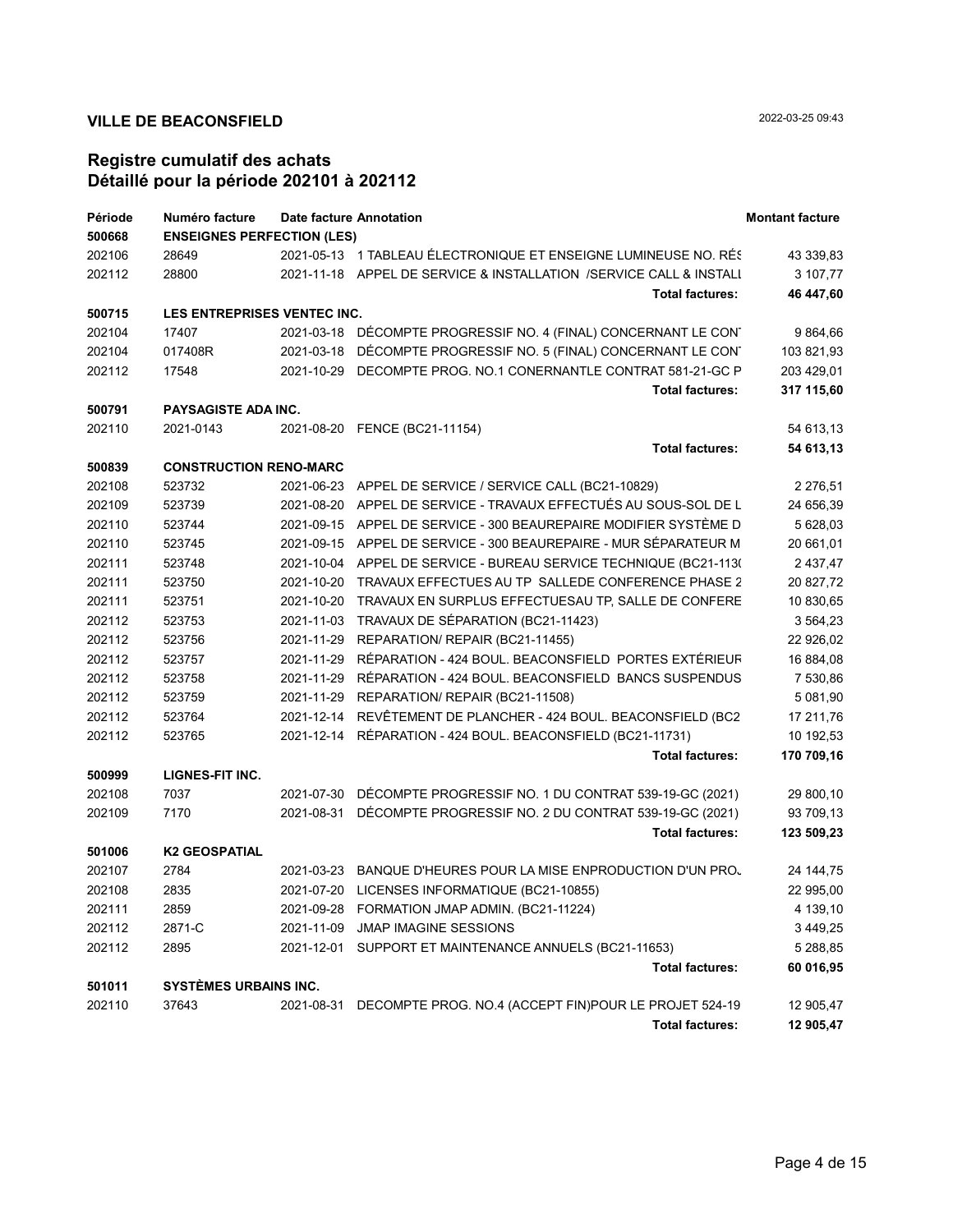| Période | Numéro facture                   | <b>Date facture Annotation</b> |                                                                 | <b>Montant facture</b> |
|---------|----------------------------------|--------------------------------|-----------------------------------------------------------------|------------------------|
| 501019  | <b>MAZOUT BÉLANGER</b>           |                                |                                                                 |                        |
| 202101  | 1270486                          |                                | 2021-01-10 DIESEL (BC21-10084)                                  | 2 2 3 9, 6 9           |
| 202101  | 1271094                          |                                | 2021-01-12 DIESEL (BC21-10084)                                  | 2 810,36               |
| 202102  | 1273130                          |                                | 2021-01-18 DIESEL COLORÉ HIVERNAL (BC21-10025)                  | 2 825,45               |
| 202102  | 1273553                          | 2021-01-19                     | DIESEL COLORÉ HIVERNAL UNITÉ : FONDEUSE (BC21-10025)            | 2 445,50               |
| 202102  | 1279326                          | 2021-02-03                     | DIÉSEL (BC21-10183)                                             | 20 136,01              |
| 202103  | 1274079                          | 2021-01-20                     | DIESEL (BC21-10233)                                             | 2 856,52               |
| 202103  | 1274090                          | 2021-01-20                     | DIESEL COLORE HIVERNAL (BC21-10276)                             | 2898,68                |
| 202103  | 1276614                          | 2021-01-27                     | DIESEL COLORE HIVERNAL (BC21-10276)                             | 5 077,00               |
| 202103  | 1278968                          | 2021-02-02                     | DIESEL (BC21-10233)                                             | 5 5 2 1 , 6 1          |
| 202103  | 1279963                          | 2021-02-04                     | DIESEL (BC21-10233)                                             | 3 635,70               |
| 202103  | 1282267                          | 2021-02-09                     | DIESEL COLORE HIVERNAL (BC21-10276)                             | 4 630,83               |
| 202103  | 1283390                          | 2021-02-11                     | DIESEL COLORE HIVERNAL (BC21-10276)                             | 4 980,16               |
| 202103  | 1286286                          | 2021-02-19                     | DIÉSEL (BC21-10248)                                             | 15 533,75              |
| 202104  | 1283644                          |                                | 2021-02-12 DIÉSEL (BC21-10359)                                  | 3 211,94               |
| 202105  | 1287239                          |                                | 2021-02-23 DIESEL (BC21-10475)                                  | 4 4 2 5 , 4 1          |
| 202105  | 1288228                          |                                | 2021-02-25 DIESEL (BC21-10475)                                  | 2 580,81               |
| 202105  | 1305848                          |                                | 2021-04-16 DIESEL CLAIR SAISONNIER (BC21-10504)                 | 20 759,05              |
| 202106  | 01284739-C                       | 2021-02-16                     | DIESEL (BC21-10657)                                             | 3 898,74               |
| 202106  | 01285927-c                       |                                | 2021-02-18 DIESEL (BC21-10657)                                  | 3 603,36               |
| 202108  | 1329569                          | 2021-06-17                     | DIESEL (BC21-10751)                                             | 21 951,21              |
| 202110  | 1352915                          | 2021-08-23                     | DIESEL (BC21-11013)                                             | 21 689,16              |
| 202112  | 1379657                          | 2021-10-26                     | DIESEL (BC21-11354)                                             | 29 440,62              |
| 202112  | 1395600                          | 2021-12-01                     | DIESEL (BC21-11751)                                             | 5 691,05               |
| 202112  | 1398878                          | 2021-12-08                     | Diésel (BC21-11735)                                             | 3789,72                |
| 202112  | 1404576                          | 2021-12-22                     | DIESEL (BC21-11735)                                             | 24 487,10              |
| 202112  | 1395600                          |                                | 2021-12-01 FUEL FOR TF-01 (FONDEUSE)                            | 5 691,05               |
|         |                                  |                                | <b>Total factures:</b>                                          | 226 810,48             |
| 501022  | <b>TRECAN COMBUSTION LIMITED</b> |                                |                                                                 |                        |
| 202112  | 14481                            |                                | 2021-11-25 REMORQUAGE / TOWING SOUDURE /WELDING (BC21-11179, BO | 26 298,30              |
|         |                                  |                                | <b>Total factures:</b>                                          | 26 298,30              |
| 501041  | RICOVA SM INC.(#501085)          |                                |                                                                 |                        |
| 202102  | 301605                           |                                | 2021-01-31 COLLECTE MAT. RECYCLABLES (BC21-10177)               | 28 715,02              |
| 202102  | 302525                           |                                | 2021-01-31 COLLECTE MATIÈRES RESIDUELLES (BC21-10177)           | 64 412,18              |
| 202104  | 301630                           |                                | 2021-02-28 COLLECTE MATIÈRES RECYCLABLES(BC21-10177)            | 28 488,45              |
| 202105  | 301656-C                         |                                | 2021-03-31 CUEILLETTE ET TRANSPORT MATIÈRES RECYCLABLES - MARS  | 28 744,86              |
| 202105  | 302803                           | 2021-03-31                     | CUEILLETTE ET TRANSPORT ORDURES MÉNAGÈRES MARS 20.              | 64 271,93              |
| 202106  | 301690                           | 2021-04-30                     | COLLECTE MAT.RECYCLABLES - AVRIL 2021 (BC21-10177)              | 33 251,09              |
| 202106  | 302691                           | 2021-02-28                     | COLLECTE MATIÈRES RESIDUELLES - FÉVRIER 2021 (BC21-1017         | 63 784,34              |
| 202106  | 302943                           | 2021-04-30                     | COLLECTE MATIÈRES RÉSIDUELLES - AVRIL 2021 (BC21-10177)         | 93 531,83              |
| 202107  | 301724                           | 2021-05-31                     | COLLECTE MATIÈRES RECYCLABLES- MAI 2021 (BC21-10177)            | 29 802,57              |
| 202107  | 303134                           | 2021-05-31                     | COLLECTE ORDURES MÉNAGÈRES -MAI 2021 (BC21-10177)               | 99 481,50              |
| 202108  | 303271                           | 2021-06-30                     | CUEILLETTE ET TRANSPORT - JUIN ORDURES ET MATIÈRES OF           | 99 389,39              |
| 202108  | 303484                           | 2021-06-30                     | CUEILLETTE ET TRANSPORT-JUIN MATIÈRES RECYCLABLES (B            | 30 047,46              |
|         |                                  |                                | <b>Total factures:</b>                                          | 663 920,62             |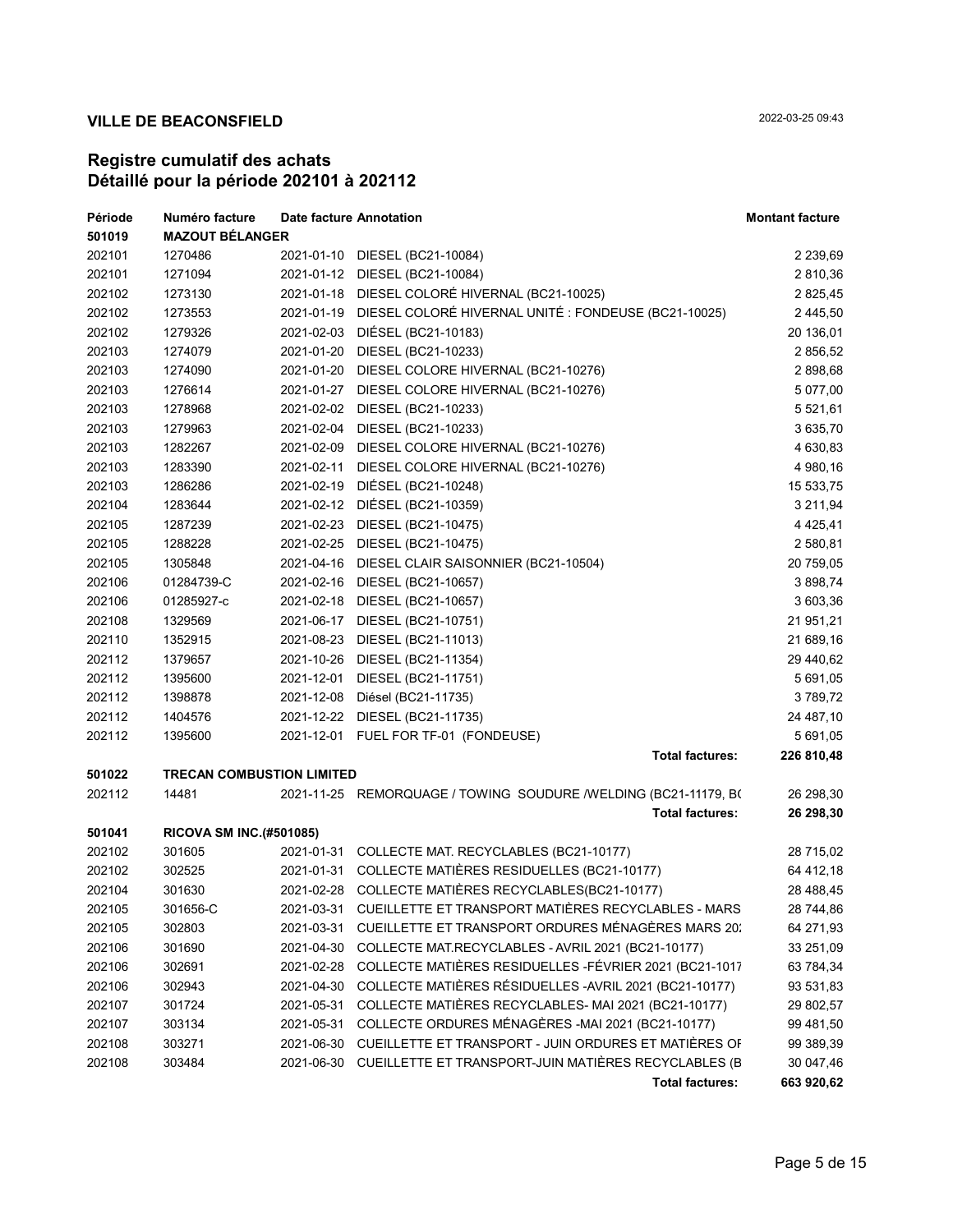| Période | Numéro facture                      |            | <b>Date facture Annotation</b>                                       | <b>Montant facture</b> |
|---------|-------------------------------------|------------|----------------------------------------------------------------------|------------------------|
| 501060  | <b>GROUPE CIVITAS INC.</b>          |            |                                                                      |                        |
| 202103  | 151428                              | 2021-03-18 | HONORAIRES PROFESSIONNELS POUR LA PRÉPARATION DES                    | 5 605,03               |
| 202105  | 151497                              | 2021-04-26 | HONORAIRES PROFS POUR LA PREPDES PLANS ET DEVIS ET {                 | 5 820,61               |
| 202106  | 151555                              | 2021-05-20 | HONORAIRES PROFESSIONNELS POUR LA PRÉPARATION DES                    | 2 910,30               |
| 202106  | 151638                              | 2021-06-21 | HONORAIRE PROFESSIONNELS POURLA PRÉPARATION DES PI                   | 14 874,89              |
| 202112  | 151967                              |            | 2021-11-18 HONORAIRES PROFESSIONNELS POUR LA PRÉPARATION DES         | 3 377,40               |
|         |                                     |            | <b>Total factures:</b>                                               | 32 588,23              |
| 501068  | REVÊTEMENT D'ALUMINIUM TRANS-CANADA |            |                                                                      |                        |
| 202105  | 2879                                |            | 2021-04-28 DÉCOMPTE PROGRESSIF NO. 1 DU PROJET 576-21-GC NO. RÉS     | 61 430.61              |
|         |                                     |            | <b>Total factures:</b>                                               | 61 430,61              |
| 501069  | <b>STRADCO CONSTRUCTION INC</b>     |            |                                                                      |                        |
| 202106  | 21302-1                             |            | 2021-05-25 CONSTRUCTION DE 2 JEUX DE BOCCE AU PARC HEIGHTS (BC2      | 24 949,58              |
| 202109  | 21302-2                             |            | 2021-07-22 TRAVAUX TERRAIN DE BOCE (BC21-10846)                      | 5 116,39               |
|         |                                     |            | <b>Total factures:</b>                                               | 30 065,97              |
| 501071  | <b>ALTANERGY GROUPE</b>             |            |                                                                      |                        |
| 202109  | 100825                              | 2021-08-31 | SERVICE PROFESSIONNELS 2021-06-18 AU 2021-08-31 (BC21-10             | 9 657,90               |
| 202109  | 100826                              | 2021-08-31 | SERVICE PROFESSIONNELS 2021-08-19 AU 2021-08-31 (BC21-10             | 3 276,79               |
| 202111  | 100839                              | 2021-09-30 | SERVICE PROFESSIONNELS (BC21-10772)                                  | 2 4 1 4, 48            |
| 202111  | 100867                              | 2021-10-31 | TRAVAUX - OCTOBRE 2021 (BC21-10772)                                  | 7 243,43               |
| 202112  | 100899-CC                           |            | 2021-11-30 SERVICE PROFESSIONNELS - 2021-11-01 AU 2021-11-30 (BC21-1 | 2 4 1 4, 48            |
|         |                                     |            | <b>Total factures:</b>                                               | 25 007,08              |
| 501074  | <b>CONSTRUCTION HUMACO</b>          |            |                                                                      |                        |
| 202108  | M21-089R-C                          | 2021-07-31 | DECOMPTE PROGRESSIF NO.1 CONCERNANT LE CONTRAT 58                    | 12 031,27              |
| 202109  | 8130                                | 2021-08-30 | DÉCOMPTE PROGRESSIF NO. 2 CONCERNANT LE CONTRAT 58                   | 63 788,21              |
| 202109  | 8174                                | 2021-09-14 | DÉCOMPTE PROGRESSIF NO.3 CONCERNANT LE CONTRAT 584                   | 109 293,22             |
| 202112  | 8449                                | 2021-12-17 | 8449DÉCOMPTE PROGRESSIF NO. 4 CONCERNANT LE CONTRA                   | 26 838,21              |
| 202112  | 8450                                | 2021-12-17 | DÉCOMPTE PROGRESSIF NO. 4 (ACCEPTION FINALE) CONCER                  | 23 550,10              |
|         |                                     |            | <b>Total factures:</b>                                               | 235 501,01             |
| 501081  | <b>AUTOMOBILES KOR-HAM INC.</b>     |            |                                                                      |                        |
| 202107  | 20210527                            | 2021-05-27 | ACQUISITION DE VOITURE 312.21 HYUNDAI IONIQ RECHARGAE                | 38 512,26              |
| 202107  | 20210616                            | 2021-06-16 | ACQUISITION DES VOITURES 313-21ET 314-21 HYUNDAI IONIQ I             | 78 401,94              |
|         |                                     |            | <b>Total factures:</b>                                               | 116 914,20             |
| 501084  | <b>COJALAC INC.</b>                 |            |                                                                      |                        |
| 202108  | 16995                               | 2021-06-30 | DECOMPTE PROGRESSIF NO.1 PROJET 572-21-GC CONCERNA                   | 59 503,32              |
| 202111  | 17061                               | 2021-11-11 | DÉCOMPTE PROGRESSIF (FINALE) DUPROJET 572-21-GC CONC                 | 3 485,30               |
| 202111  | 17090                               | 2021-10-27 | DÉCOMPTE PROGRESSIF NO. 2 (ACCEPTATION PROVISOIRE) L                 | 3 2 3 2,01             |
|         |                                     |            | <b>Total factures:</b>                                               | 66 220,63              |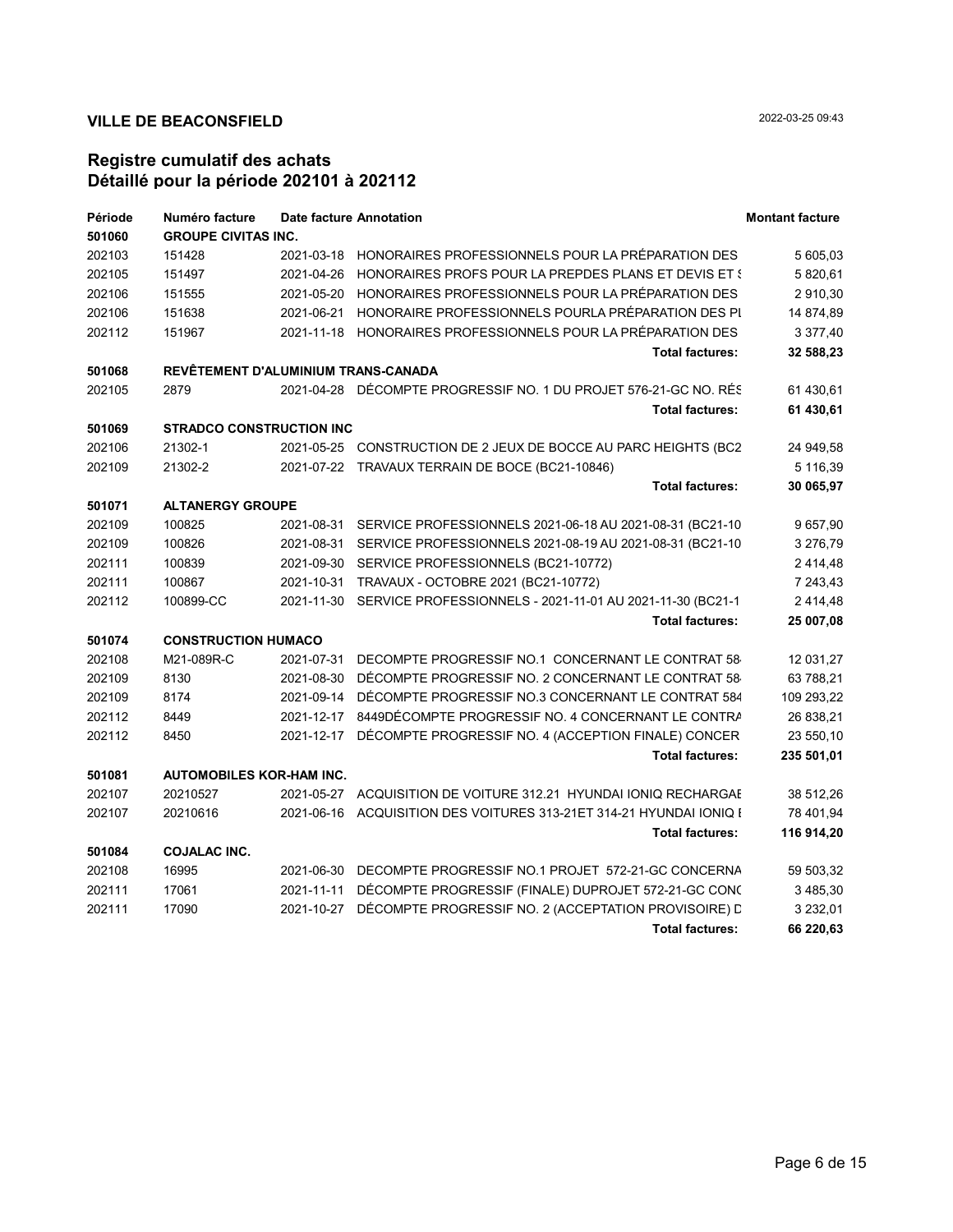| Période | Numéro facture                                  |            | Date facture Annotation                                               | <b>Montant facture</b> |
|---------|-------------------------------------------------|------------|-----------------------------------------------------------------------|------------------------|
| 501085  | <b>RICOVA SERVICES INC.</b>                     |            |                                                                       |                        |
| 202109  | 303417                                          |            | 2021-07-31 COLLECTE ORDURES MÉNAGÈRES - JUILLET 2021 (BC21-10177      | 93 383,91              |
| 202109  | 303535                                          |            | 2021-07-31 COLLECTE MATIÈRES RECYCLABLES- JUILLET 2021 (BC21-1017     | 32 179,79              |
| 202112  | 303623                                          |            | 2021-08-31 FACTURE 303623, BC21-10177A AOUT2021 A IMPUTER A L'EXEF    | 98 139,25              |
| 202112  | 303624                                          | 2021-08-31 | FACTURE 303624, BC21-10177A A IMPUTER A L'EXERCICE 2021               | 27 417,75              |
| 202112  | 303804                                          | 2021-09-30 | FACTURE 303804. BC21-10177A EXERCICE 2021 SEPTEBRE 202                | 103 519,19             |
| 202112  | 303805                                          | 2021-09-30 | FACTURE 303805, BC21-10177A LIGNE2 SEPT 2021 EXERCICE :               | 32 489,54              |
| 202112  | 303920                                          | 2021-10-31 | COLLECTE MATIÈRES RESIDUELLES / COLLECTION OF RESIDU/                 | 90 322,49              |
| 202112  | 303921                                          |            | 2021-10-31 COLLECTE MAT. RECYCLABLES (BC21-10177A)                    | 28 904,38              |
| 202112  | 304125                                          |            | 2021-11-30 COLLECTE MATIÈRES RESIDUELLES (BC21-10177A)                | 89 370,32              |
| 202112  | 304126                                          |            | 2021-11-30 COLLECTE MAT. RECYCLABLES (BC21-10177A)                    | 29 239,65              |
| 202112  | 304279                                          |            | 2021-12-31  FACTURE  304279  BC21-10177A  AIMPUTER A L'EXERCICE  2021 | 93 048,63              |
| 202112  | 304280-C                                        |            | 2021-12-31 FACTURE 304280, BC21-10177A, LIGNE2 A IMPUTER A L'EXERCI(  | 31 662,40              |
|         |                                                 |            | <b>Total factures:</b>                                                | 749 677,30             |
| 501092  | <b>CONTRUCTION CAPPA</b>                        |            |                                                                       |                        |
| 202110  | 521                                             | 2021-09-27 | DECOMPTE PROG. NO.1 CONCERNANT LE CONTRAT 574-21-G(                   | 291 766,86             |
| 202112  | 565                                             |            | 2021-11-30 D.P. NO.2 (ACCEPTATION PROVISOIRE) CONTRAT 575-21-GC PC    | 16 209,26              |
|         |                                                 |            | <b>Total factures:</b>                                                | 307 976,12             |
| 501093  | <b>LABORATOIRE GS INC.</b>                      |            |                                                                       |                        |
| 202111  | F13661                                          |            | 2021-09-02 SERVICE TECHNIQUE (BC21-11260)                             | 3 082,77               |
| 202111  | F13805                                          |            | 2020-01-13 HONORAIRES PROFS. DANS LE CADRE DU MANDAT 21-SP-141        | 2874,38                |
| 202112  | F13759                                          |            | 2021-09-30 HONORAIRES PROFS. DANS LE CADRE DU MANDAT 21-SP-141        | 28 847,23              |
|         |                                                 |            | <b>Total factures:</b>                                                | 34 804,38              |
| 600013  | <b>ACCENT IMPRESSION INC.</b>                   |            |                                                                       |                        |
| 202102  | IN086195                                        |            | 2021-02-03 CONTACT FÉVRIER 2021 (BC21-10100)                          | 4 4 4 9 , 5 3          |
| 202103  | 50143                                           | 2021-02-28 | IMPRESSION (CONTACT MARS 2021) (BC21-10246)                           | 3725,19                |
| 202104  | 50482                                           | 2021-03-31 | REVUE CONTACT AVRIL 2021 (BC21-10403)                                 | 3 3 9 1 , 7 6          |
| 202109  | 51884                                           | 2021-08-31 | REVUE CONTACT SEPTEMBRE 2021 (BC21-10994)                             | 5 599,28               |
| 202111  | 51051                                           |            | 2021-06-09 REVUE CONTACT ÉDITION ESTIVALE 2021                        | 5 260,11               |
| 202111  | 52377-C                                         |            | 2021-10-22 IMPRESSION<br>(CONTACT) (BC21-11254)                       | 3725,19                |
| 202112  | 53055                                           | 2021-11-30 | IMPRESSION / PRINTING (BC21-11416)                                    | 2 696,16               |
| 202112  | 53064                                           |            | 2021-12-16 REVUE CONTACT - DÉCEMBRE 2021 (BC21-11651)                 | 5 599,28               |
|         |                                                 |            | <b>Total factures:</b>                                                | 34 446,50              |
| 600035  | <b>GROUPE CONSEIL NOVO SST INC./AON </b>        |            |                                                                       |                        |
| 202103  | MPN2115173                                      |            | 2021-01-04 CONSULTATION (BC21-10101)                                  | 26 207,32              |
|         |                                                 |            | <b>Total factures:</b>                                                | 26 207,32              |
| 600068  | <b>BFL CANADA RISQUES &amp; ASSURANCES INC.</b> |            |                                                                       |                        |
| 202104  | 1165178                                         | 2021-03-11 | DOSSIER DE REPRÉSENTATION - DOSSIER MUN12553 - 373 ELN                | 2 488,34               |
| 202104  | 418543                                          |            | 2021-03-30 PROTECTION VIE PRIVÉE ET PÉNAL C-21                        | 4 604,08               |
| 202106  | 420673                                          |            | 2021-04-06 RENOUVELLEMENT ASSURANCE RESPONSABILITÉ GÉNÉRALE           | 79 022,52              |
| 202107  | 440154                                          | 2021-06-14 | RENOUVELLEMENT 2021-2022 FIDUCIAIRES                                  | 3 4 9 3 4 5            |
| 202108  | 394703                                          | 2020-12-31 | RENOUVELLEMENT ASSURANCE BIENS, BRIS DE MACHINE ET                    | 37 786,57              |
| 202108  | 444595                                          | 2021-06-30 | RESPONSABILITÉ CIVILE - PARC ROULI-ROULANT AUTORISANT                 | 8 3 6 9 , 0 5          |
| 202110  | 469511                                          | 2021-10-07 | RENOUVELLEMENT 2021-2022 CYBER-RISQUES                                | 23 221,43              |
|         |                                                 |            | <b>Total factures:</b>                                                | 158 985,44             |
|         |                                                 |            |                                                                       |                        |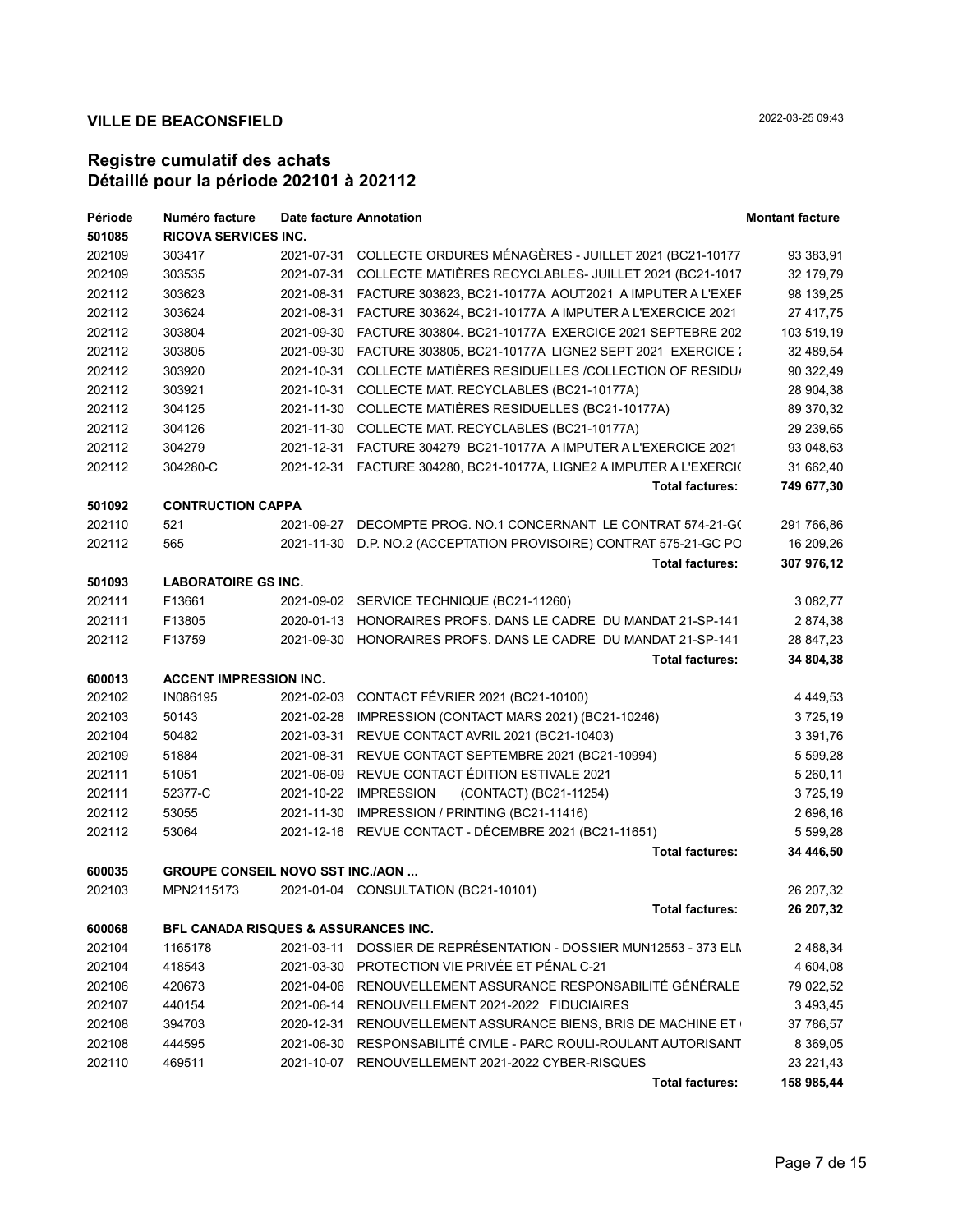| Période | Numéro facture                       |            | Date facture Annotation                                               | <b>Montant facture</b> |
|---------|--------------------------------------|------------|-----------------------------------------------------------------------|------------------------|
| 600158  | <b>COMPTEURS LECOMTE LTEE. (LES)</b> |            |                                                                       |                        |
| 202108  | 57456                                |            | 2021-06-02 COMPTEURS D'EAU (BC21-10699)                               | 12 755,95              |
| 202109  | 57879                                |            | 2021-08-03 COMPTEURS D'EAU & ACC. (BC21-10891)                        | 11 697,53              |
| 202111  | 58395                                |            | 2021-10-08 LECTURE DE 6318 COMPTEURS D'EAU ENTRE LE 4 AOUT ET LI      | 15 254,65              |
| 202112  | 58757                                |            | 2021-11-26 COMPTEURS D'EAU (BC21-11563)                               | 17 019,18              |
|         |                                      |            | <b>Total factures:</b>                                                | 56 727,31              |
| 600170  | <b>CONSULTANT AQUA DATA INC.</b>     |            |                                                                       |                        |
| 202102  | 20186                                |            | 2021-01-19 LIBÉRATION DE LA RETENUE SUR PRODUCTION DU RAPPORT I       | 2 632,13               |
| 202104  | 20319                                |            | 2021-03-18 SERVICE PROFESSIONNELS - RECHERCHE DE FUITE SYSTÉM.        | 13 878,63              |
| 202107  | 20463                                |            | 2021-05-31 SERVICE PROFESSIONNELS (BC21-10195)                        | 28 136,77              |
| 202108  | 20517-C                              |            | 2021-06-30 SERVICE PROFESSIONNELS - INSPECTION ET ANALYSE DE 265      | 26 400,29              |
| 202109  | 20571                                |            | 2021-07-30 INSPECTION ET ANALYSE - 13 BORNES D'INCENDIE PRGRESSIN     | 2 894,15               |
| 202112  | 20774                                |            | 2021-10-29 SERVICE PROFESSIONNELS (BC21-10195)                        | 13 567,17              |
|         |                                      |            | <b>Total factures:</b>                                                | 87 509,14              |
| 600197  | DENEIGEMENT & PAYSAGISTE N.J.        |            |                                                                       |                        |
| 202104  | S17-C20307                           |            | 2021-03-10 FACTURE 2020 RECUES APRES LA FERMETURE DE L'EXERCIC        | 17 734,90              |
| 202104  | S17-C20308                           |            | 2021-03-10 ENTRETIEN HIVERNAL HIVER 2020-2021 (BC21-10409)            | 21 069,16              |
| 202104  | S17-C20309                           |            | 2021-03-10 LOCATION D'UN LOADER - SAISON HIVERNALE 2020-2021 (BC21    | 17 562,43              |
| 202104  | S17-C20310                           |            | 2021-03-10 NETTOYAGE DE NEIGE POUR ACCESAU ÉCOLIERS 2020-2021 (E      | 4 828,95               |
| 202104  | S17-C20311                           |            | 2021-03-10 RAMASSER DE LA NEIGE AVEC L'ÉQUIPE DE LA VILLE EN 12 RC    | 12 615,62              |
| 202106  | S17-C20316                           |            | 2021-05-05 RÉPARATION GAZON (BC21-10261)                              | 11 680,31              |
| 202107  | S17-C20313                           |            | 2021-03-10 SERVICE ET MATERIEL (BC21-10628)                           | 6 5 67,94              |
| 202107  | S17-C20317                           |            | 2021-06-09 RÉPARATION GAZON (BC21-10261)                              | 7 270,72               |
| 202108  | S17-C20319                           |            | 2021-06-25 NETTOYER AVEC MACHINE DIFFÉRENT ENDROIT OU L'HERBE F       | 2 272,19               |
| 202108  | S17-C20320                           | 2021-07-01 | RÉPARATION GAZON / GRASS REPAIRS (BC21-10261)                         | 2 775,49               |
| 202109  | S17-C20318                           |            | 2021-06-09 RÉPARATIONS DIVERSES, TERRE ETSEMENCE                      | 2 3 9 7, 2 3           |
| 202110  | S17-C20326                           |            | 2021-08-20 RÉPARATION GAZON (BC21-11017)                              | 4 3 5 6, 9 7           |
| 202110  | S17-C20327                           |            | 2021-08-27 TERRES - COPEAU - ASPHALT 2021-05-13 AU 2021-08-16 (BC21-1 | 23 107,02              |
| 202111  | S17-C20329                           |            | 2021-09-26 RÉPARATION GAZON 2021 POUR ÉGOUTS-AQUEDUCS (BC21-11        | 3 653,61               |
| 202111  | S17-C20331                           |            | 2021-10-03 DISPOSITION DE TERRE / DISPOSALOF EARTH (BC21-10255, BO    | 15 778,12              |
| 202111  | S17-C20333                           |            | 2021-10-03 LOCATION - DIVERS / RENTALS (BC21-10500)                   | 2414,47                |
| 202112  | S17-C20301-L                         |            | 2021-12-16 PAIEMENT DE LA RETENUE DE GARANTIE PLANTATION 2020. TI     | 12 889,27              |
| 202112  | S17-C20334-C                         |            | 2021-11-23 PAIEMENT PLANTATION 2021 CONTRAT TP 2020-04                | 130 685,81             |
| 202112  | S17-C20335                           |            | 2021-10-14 REPARATION DE LOADER - DOMMAGES L'HIVER 2020 (BC21-113)    | 3 0 3 5 , 1 3          |
| 202112  | S17-C20336                           |            | 2021-11-22 PAVÉ-UNIS - CONDO ENTRÉE - 23 FILDFARE (BC21-11724)        | 2 678,91               |
| 202112  | S17-C20338                           |            | 2021-12-13 RÉPARATION GAZON 2021 POUR ÉGOUTS/AQUEDUCS (BC21-11        | 5 148,58               |
|         |                                      |            | <b>Total factures:</b>                                                | 310 522,83             |
| 600243  | <b>EXCAVATION ROXBORO INC.</b>       |            |                                                                       |                        |
| 202105  | 708670                               | 2021-04-30 | DÉCOMPTE PROGRESSIF NO.5 (ACCEPTATION FINALE) DU CON                  | 28 494,90              |
| 202106  | 708712                               | 2021-05-31 | DÉCOMPTE PROGRESSIF NO. 1 DU CONTRAT 571-21-GC CONCI                  | 517 363,36             |
| 202107  | 708856-C                             | 2021-06-30 | DÉCOMPTE PROGRESSIF NO.2 DU CONTRAT 571-21-GC CONCE                   | 4 154,63               |
| 202110  | 709431                               | 2021-09-30 | DECOMPTE PROG. NO.3 DU CONTRAT571-21-GC CONERNANT L                   | 4 675,08               |
| 202112  | 709819                               | 2021-10-31 | DECOMPTE PROG. NO. 5 (ACCEPTATION PROVISOIRE) DU CO                   | 29 232,96              |
|         |                                      |            | <b>Total factures:</b>                                                | 583 920,93             |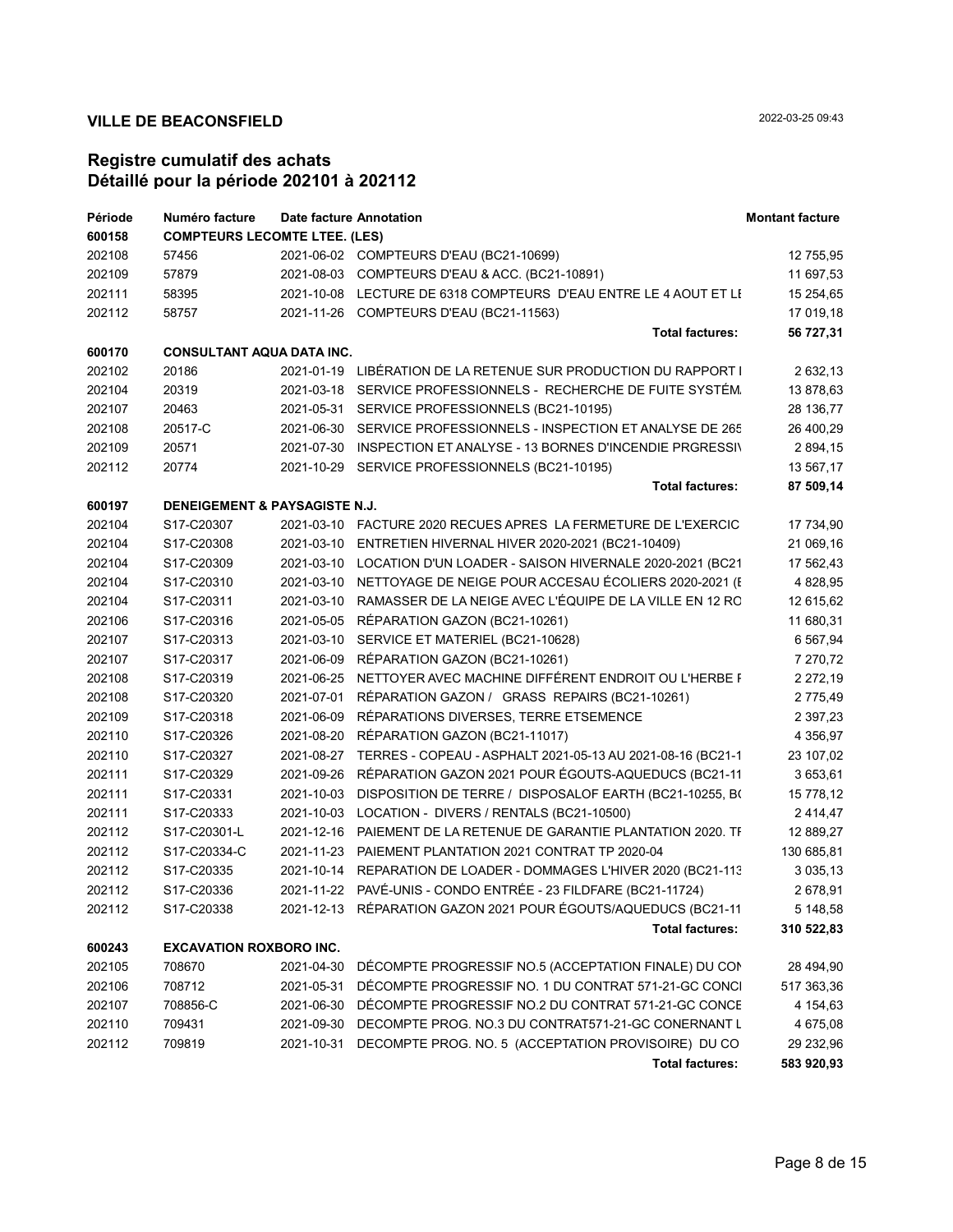| Période | Numéro facture                          |            | <b>Date facture Annotation</b>                                      | <b>Montant facture</b> |  |
|---------|-----------------------------------------|------------|---------------------------------------------------------------------|------------------------|--|
| 600369  | <b>SANIVAC, (9363-9888 QUEBEC INC.)</b> |            |                                                                     |                        |  |
| 202102  | 20210222-RET                            |            | 2021-02-22 DÉCOMPTE PROGRESSIF NO. 4 (ACCEPTATION FINALE) DU PRI    | 7 383,29               |  |
| 202108  | 645015                                  |            | 2021-07-02 NETTOYAGE ÉGOUT (BC21-10265)                             | 2 505,32               |  |
| 202112  | 665271                                  |            | 2021-10-06 NETTOYAGE ÉGOUT - 15 BIRCH CR. (BC21-10265)              | 2 432,87               |  |
| 202112  | 676096                                  |            | 2021-11-24 NETTOYAGE ÉGOUT - 245 MARKHAM (BC21-11614)               | 2 747,90               |  |
| 202112  | 677859                                  |            | 2021-11-30 NETTOYAGE ÉGOUT - RUE LAKEVIEWNORD (BC21-11303A)         | 6 668,55               |  |
| 202112  | 681389                                  |            | 2021-12-17 NETTOYAGE ÉGOUT - 80 JASPER (BC21-11764)                 | 2 122,46               |  |
| 202112  | 681422                                  |            | 2021-12-15 NETTOYAGE ÉGOUT - 77 BEACONSFIELD (BC21-11765)           | 2 460,47               |  |
| 202112  | 682879                                  |            | 2021-12-22 SERVICES AU 186 TOWER STREET EXERCICE 2021               | 2 747,90               |  |
| 202112  | 682887                                  |            | 2021-12-21 SERVICES AU 186 TOWER ST EXERCICE 2021                   | 3 058,34               |  |
|         |                                         |            |                                                                     | 32 127,10              |  |
| 600496  | <b>PAVAGES ASPHALTECH INC. (LES)</b>    |            |                                                                     |                        |  |
| 202111  | 45591                                   |            | 2021-09-08 REPARATION/ REPAIR (BC21-11115)                          | 31 878,43              |  |
| 202111  | 455922                                  |            | 2021-09-08 REPARATION/ REPAIR (BC21-11116)                          | 20 810,47              |  |
| 202111  | 455923                                  |            | 2021-09-08 REPARATION/ REPAIR (BC21-11117)                          | 7 381,40               |  |
|         |                                         |            | <b>Total factures:</b>                                              | 60 070,30              |  |
|         |                                         |            |                                                                     |                        |  |
| 600497  | PAVAGES D'AMOUR INC. (LES)              |            |                                                                     |                        |  |
| 202108  | 11609                                   |            | 2021-06-28 LOCATION NIVELEUSE / RENTAL OFGRADER (BC21-10236)        | 22 420,13              |  |
| 202111  | 11696                                   |            | 2021-10-25 DECOMPTE PROG. NO.3 (ACCEPT. FIN) DU PROJET 548-19-GC    | 2 118,66               |  |
| 202111  | 11697                                   |            | 2021-10-25 DECOMPTE PROG. NO.2 (ACCEPT. FINALE) DU PROJET 554-20    | 2 819,50               |  |
| 202111  | 11700                                   |            | 2021-10-22 DECOMPTE PROG. NO.1 PROJET 573-21-GC CONCERNANT LET      | 533 830,32             |  |
| 202112  | 11769                                   |            | 2021-11-30 DÉCOMPTE PROGRESSIF NO. 2 DU PROJET 573-21-GC CONCEI     | 223 518,47             |  |
|         |                                         |            | <b>Total factures:</b>                                              | 784 707,08             |  |
| 600512  | PLACEMENT POTENTIEL INC.                |            |                                                                     |                        |  |
| 202102  | 26264                                   |            | 2021-01-31 ENTRETIEN MENAGER - JANVIER 2021(BC21-10176)             | 7 602,97               |  |
| 202103  | 26321                                   |            | 2021-02-26 SERVICE D'ENTRETIEN MENAGER AUCENTENNIAL, HOTEL DE       | 7 602,97               |  |
| 202105  | 26389                                   |            | 2021-03-31 CONCIERGERIE ENTRETIEN (BC21-10176)                      | 7 602,97               |  |
| 202105  | 26455                                   |            | 2021-04-30 SERVICE D'ENTRETIEN MÉNAGER (BC21-10176)                 | 7 602,97               |  |
| 202107  | 26506                                   |            | 2021-05-31 SERVICE D'ENTRETIEN MENAGER (BC21-10176)                 | 7 602,97               |  |
| 202108  | 26604                                   |            | 2021-06-30 ENTRETIEN MENAGER / CLEANINGMAINTENACE FOR BUILDII       | 7 602,97               |  |
| 202108  | 26682                                   |            | 2021-07-30 SERVICE D'ENTRETIEN MÉNAGER JUILLET (BC21-10176)         | 7 602,97               |  |
| 202109  | 26757                                   |            | 2021-08-31 ENTRETIEN MÉNAGER - 2021-08-01 AU2021-08-31 (BC21-10176) | 7 602,97               |  |
| 202111  | 26831                                   | 2021-09-30 | ENTRETIEN MENAGER / CLEANING MAINTENACE FOR BUILDIN                 | 7 602,97               |  |
| 202111  | 26908                                   |            | 2021-10-29 ENTRETIEN MENAGER / CLEANING MAINTENACE FOR BUILDIN      | 7 602,97               |  |
| 202112  | 27015                                   |            | 2021-11-30 ENTRETIEN MENAGER / CLEANINGMAINTENACE FOR BUILDIN(      | 7 602,97               |  |
| 202112  | 27093                                   |            | 2021-12-30 SERVICE ENTRETIEN MÉNAGER - DÉCEMBRE 2021 (BC21-10176    | 7 602,97               |  |
|         |                                         |            | <b>Total factures:</b>                                              | 91 235.64              |  |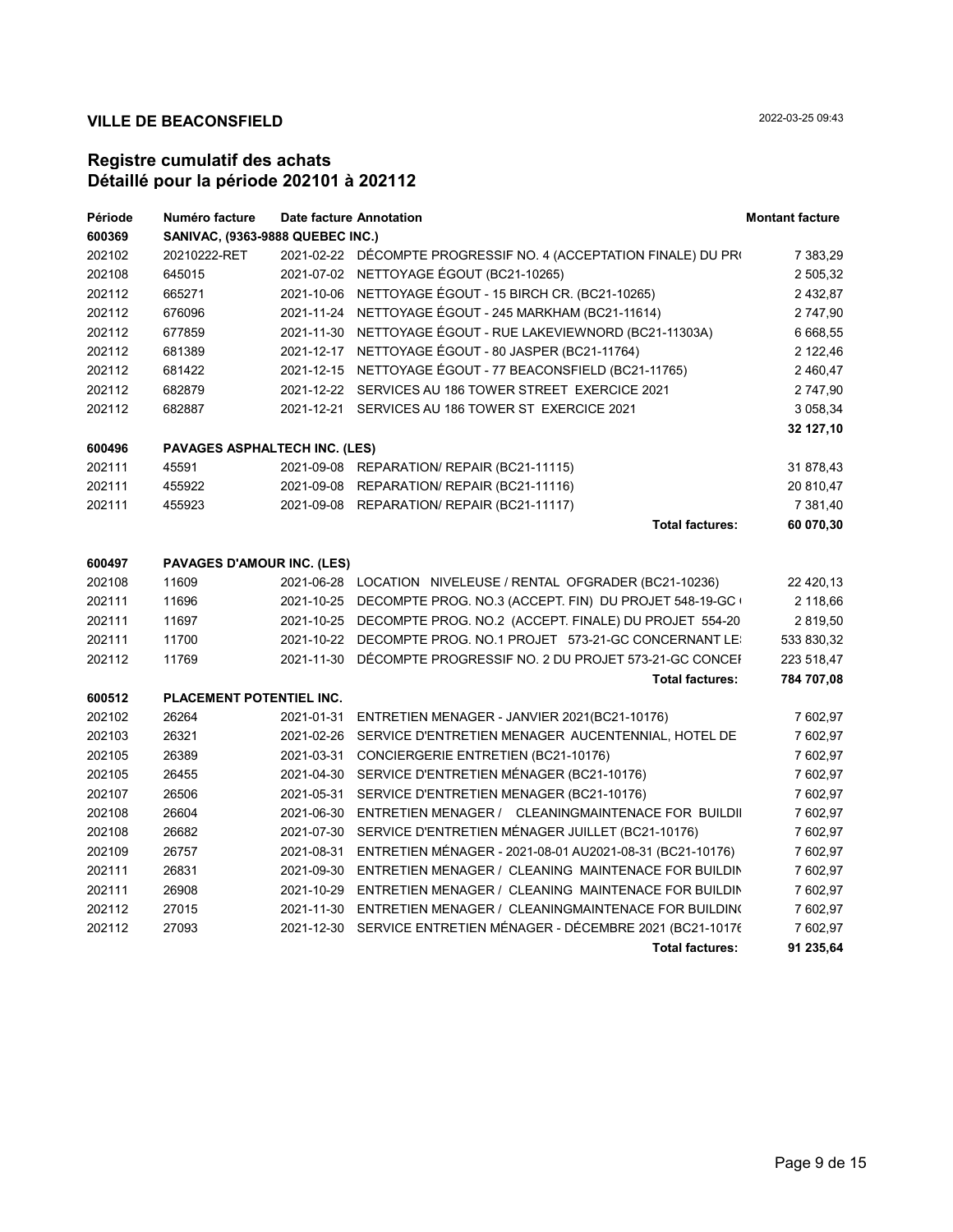| Période | Numéro facture                        | Date facture Annotation |                                                                 | <b>Montant facture</b> |
|---------|---------------------------------------|-------------------------|-----------------------------------------------------------------|------------------------|
| 600607  | <b>SERVICES D'ARBRES PRIMEAU INC.</b> |                         |                                                                 |                        |
| 202105  | 10411                                 |                         | 2021-04-23 ENTREPRENEUR ÉMONDEUR - ARBRES (BC21-10300)          | 9 175,28               |
| 202105  | 10412                                 | 2021-04-23              | ENTREPRENEUR ÉMONDEUR-ARBRES(BC21-10300)                        | 17 612,28              |
| 202106  | 10428                                 | 2021-05-06              | ENTREPRENEUR ÉMONDEUR (BC21-10300)                              | 18 403,23              |
| 202108  | 10515                                 |                         | 2021-07-14 ENTREPRENEUR ÉMONDEUR (BC21-10300)                   | 19 866,02              |
| 202109  | 10465                                 |                         | 2021-06-02 ARBRES - MAI (BC21-10300)                            | 16 637,27              |
| 202109  | 10561                                 |                         | 2021-08-05 ARBRES - JUILLET (BC21-10300)                        | 18 983,29              |
| 202109  | 10586                                 |                         | 2021-09-02 ARBRES-ENTREPRENEUR ÉMONDEUR(BC21-10300)             | 16 546,64              |
| 202111  | 10633                                 |                         | 2021-10-08 ARBRES / TREES (BC21-10300)                          | 18 904,20              |
| 202112  | 10667                                 |                         | 2021-11-05 ARBRES / TREES (BC21-11545)                          | 17 717,74              |
| 202112  | 10701                                 |                         | 2021-12-08 ARBRES - NOVEMBRE 2021 (BC21-11545)                  | 20 798,15              |
|         |                                       |                         | <b>Total factures:</b>                                          | 174 644,10             |
| 600612  |                                       |                         | SERVICES MATREC, DIV: GFL ENVIRONMENTAL INC.                    |                        |
| 202102  | N60001690738                          |                         | 2020-12-22 HAUSSE, PRIX DE TRANSPORT, RÉSIDUS VERTS EN OCTOBRE  | 40 915,97              |
| 202112  | M30015710725                          | 2021-11-06              | DISPOSITION PRODUITS RESIDUELLES - 2-3-4 NOV (BC21-1168)        | 4 650,28               |
| 202112  | M30015711322                          | 2021-11-13              | DISPOSITION PRODUITS RESIDUELLES 8-9-10-11 NOVEMBRE (           | 6 200,37               |
| 202112  | M30015711949                          | 2021-11-20              | DISPOSITION PRODUITS RESIDUELLES 15-16 NOVEMBRE (BC2            | 13 563,31              |
| 202112  | M30015719648                          |                         |                                                                 | 12 788,26              |
|         |                                       |                         | <b>Total factures:</b>                                          | 78 118,19              |
| 600662  | THEORET A. J. INC.                    |                         |                                                                 |                        |
| 202106  | 63821                                 |                         | 2021-04-26 APPEL DE SERVICE (BC21-10194)                        | 2 793,65               |
| 202106  | 63841                                 |                         | 2021-05-06 APPEL DE SERVICE (BC21-10194)                        | 4 009,78               |
| 202107  | 63885                                 |                         | 2021-05-14 ACHAT MATERIEL ET MAIN-D'OEUVRE(BC21-10194)          | 2 890,75               |
| 202108  | 64178                                 | 2021-07-14              | <b>MINUTERIE</b>                                                | 2 166,13               |
| 202109  | 64209                                 | 2021-08-04              | ENTRETIEN DE LAMPADAIRES - RÉPARATION LUMIÈRES AU TEI           | 2875,89                |
| 202111  | 64323                                 |                         | 2021-09-16 APPEL DE SERVICE - 23 FIELDFARE (BC21-10194)         | 2 124,43               |
| 202111  | 64391                                 |                         | 2021-09-21 APPEL DE SERVICE & INSTALLATION (BC21-11234)         | 16 869,79              |
| 202112  | 064584-1                              | 2021-10-28              | INSTALLATION DE NOUVELLES FIXTURES LED AU TERRAIN DE            | 22 292,97              |
| 202112  | 064584-2                              |                         | 2021-10-28 INSTALLATION DE NOUVELLES FIXTURES LED AU TERRAIN DE | 6925,33                |
| 202112  | 64660                                 |                         | 2021-11-23 APPEL DE SERVICE - ENLEVÉ LAMPADAIRE DANGEREUX SUR   | 2 888,49               |
| 202112  | 64693                                 |                         | 2021-11-16 APPEL DE SERVICE & INSTALLATION (BC21-11667)         | 7 493,67               |
|         |                                       |                         | <b>Total factures:</b>                                          | 73 330,88              |
| 601101  | <b>LOGICNET INC.</b>                  |                         |                                                                 |                        |
| 202109  | 2709                                  |                         | 2021-08-10 SERVICE PROFESSIONNELS (BC21-10587)                  | 12 417,30              |
| 202112  | 2762                                  |                         | 2021-11-24 SERVICE PROFESSIONNELS (BC21-11544)                  | 17 246,25              |
|         |                                       |                         | <b>Total factures:</b>                                          | 29 663,55              |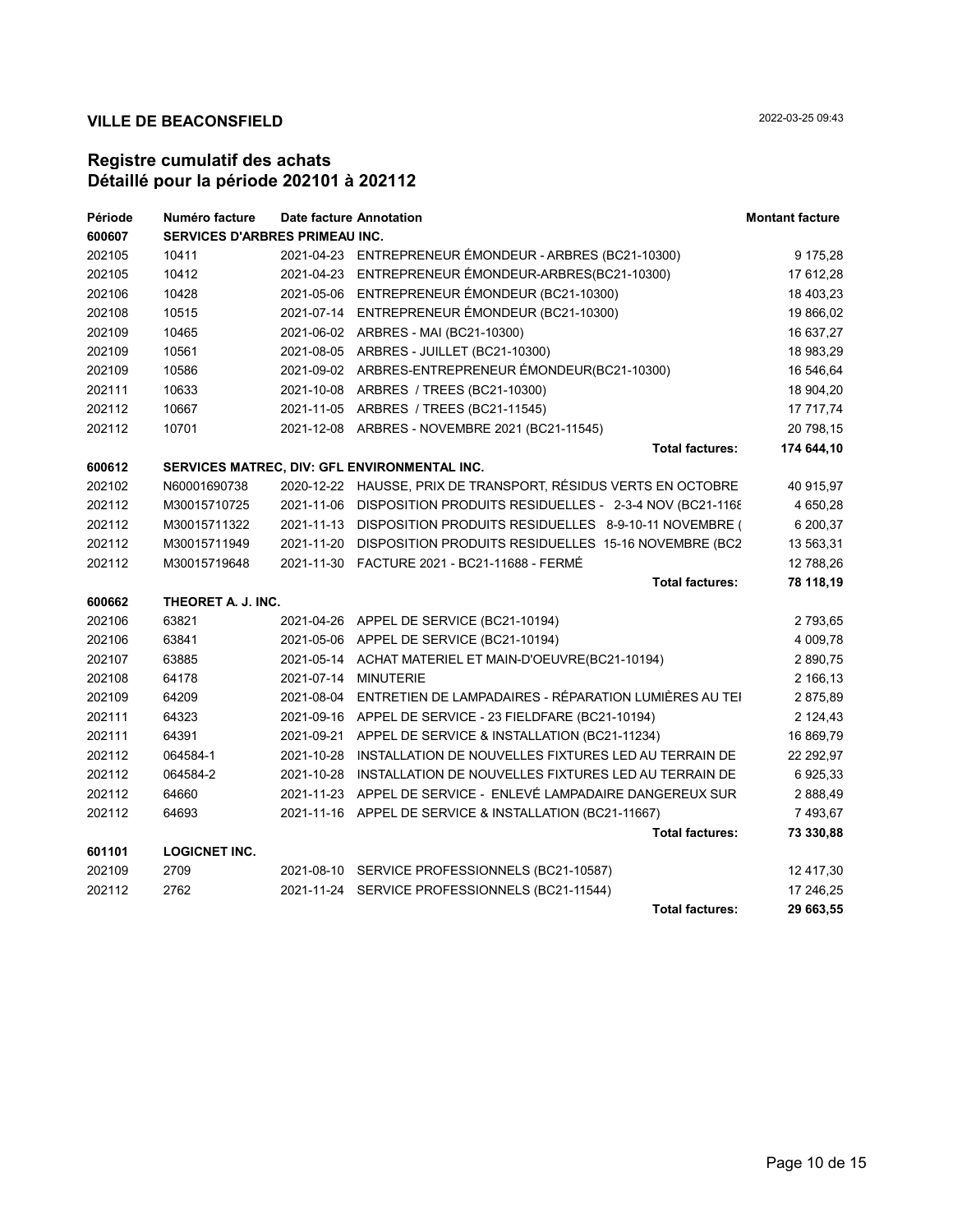| Période | Numéro facture                            |            | <b>Date facture Annotation</b>                                   | <b>Montant facture</b> |
|---------|-------------------------------------------|------------|------------------------------------------------------------------|------------------------|
| 601104  | <b>PLOMBERIE RICHARD &amp; FILS INC.</b>  |            |                                                                  |                        |
| 202101  | 18153                                     |            | 2021-01-14 MAINTENANCE - PISCINE CENTRE RÉCRÉATIF (BC21-10021)   | 2 759,40               |
| 202104  | 18373                                     |            | 2021-03-05 TRAVAUX DE PLOMBERIE - AJOUT DEDEUX SORTIES D'EAU DAI | 4 254,08               |
| 202105  | 18483                                     |            | 2021-03-24 EYE WASH STATION, MIXING VALVESFOR 2 EYE WASH STATION | 6 783,53               |
| 202107  | 18623                                     |            | 2021-05-19 PLOMBIER - 225 EVERGREEN, CHALETHEIGHTS (BC21-10166)  | 2 2 5 1 , 2 4          |
| 202108  | 18738                                     |            | 2021-06-11 ENTREPRENEUR PLOMBIER (BC21-10166)                    | 2 150,70               |
| 202110  | 18916                                     |            | 2021-08-13 TRAVAUX DE PLOMBERIE (BC21-11147)                     | 4 4 26,54              |
| 202110  | 18917                                     |            | 2021-08-13 TRAVAUX DE PLOMBERIE - INSTALLATION D'UN COMPTEUR ET  | 4 4 26,54              |
| 202111  | 19052                                     |            | 2021-08-19 PLOMBIER - REFAIRE UNE PARTIE DUDRAIN DE LA POMPE SUB | 4 791,14               |
| 202112  | 19307                                     |            | 2021-11-22 PLOMBIER - CHALET CHRISTMAS (BC21-11452)              | 3 4 20, 51             |
| 202112  | 19308                                     |            | 2021-11-23 PLOMBIER - CHALET CHRISTMAS (BC21-11453)              | 10 462,73              |
| 202112  | 19387                                     |            | 2021-12-20 APPEL DE SERVICE - CHALET CHRISTMAS (BC21-11453)      | 8 370,18               |
|         |                                           |            | <b>Total factures:</b>                                           | 54 096,59              |
| 601201  | <b>EXCAVATION VIDOLO LTEE.</b>            |            |                                                                  |                        |
| 202102  | 6946                                      |            | 2021-01-30 DISPOSITION DES CONTENANTS (BC21-10015)               | 2 896,68               |
| 202104  | 7086                                      |            | 2021-03-31 CUEILLETTE ET TRANSPORT - MARS 2021 (BC21-10015)      | 3 862,24               |
| 202106  | 7153                                      |            | 2021-04-30 CUEILLETTE ET TRANSPORT (BC21-10015)                  | 6 880,61               |
| 202106  | 7175                                      |            | 2021-05-07 AJUSTEMENT IPC POUR 2021 (BC21-10015)                 | 2 497,77               |
| 202106  | 7176                                      |            | 2021-05-07 AJUSTEMENT DE PRIC POUR 2020 (BC21-10630)             | 9 811,22               |
| 202107  | 7223                                      |            | 2021-05-30 DISPOSITION DES CONTENANTS (BC21-10015)               | 5 942,34               |
| 202109  | 7292                                      |            | 2021-06-30 DISPOSITION DES CONTENANTS (BC21-10960)               | 9 0 69,89              |
| 202109  | 7362                                      |            | 2021-07-30 DISPOSITION DES CONTENANTS (BC21-10960)               | 6 880,61               |
| 202109  | 7432                                      |            | 2021-08-30 DISPOSITION DES CONTENANTS (BC21-10960)               | 7818,87                |
| 202111  | 007532-C                                  |            | 2021-09-30 DISPOSITION DES CONTENANTS (BC21-10960)               | 5 3 1 6, 8 3           |
| 202112  | 7632                                      |            | 2021-10-31 DISPOSITION DES CONTENANTS - OCTOBRE (BC21-10960)     | 5 3 1 6, 8 3           |
| 202112  | 7732                                      |            | 2021-11-30 DISPOSITION DES CONTENANTS (BC21-10015)               | 4 691,32               |
| 202112  | 7832                                      |            | 2021-12-30 DISPOSITION DES CONTENANTS - 2-7-8-14-20-21 DÉCEMBRE  | 2814,79                |
|         |                                           |            | <b>Total factures:</b>                                           | 73 800,00              |
| 601213  | <b>GBI EXPERTS-CONSEILS INC.</b>          |            |                                                                  |                        |
| 202107  | 17966                                     |            | 2021-06-17 SERVICE PROFESSIONNELS / PROFESSIONAL SERVICES (BC1   | 11 830,93              |
| 202111  | 19072                                     |            | 2021-09-17 SERVICE PROFESSIONNELS - NOUVELLE ENTRÉE ÉLECTRIQUI   | 8 4 21, 9 2            |
| 202111  | 19458                                     |            | 2021-10-18 NOUVELLE ENTRÉE ÉLECTRIQUE À LAMARINA LORD READING    | 2 069,55               |
| 202112  | 19894                                     |            | 2021-11-16 NOUVELLE ENTRÉE ÉLECTRIQUE À LAMARINA LORD READING    | 2 730,66               |
|         |                                           |            | <b>Total factures:</b>                                           | 25 053,06              |
| 601250  | <b>ENTREPRISES J. PICCIONI INC. (LES)</b> |            |                                                                  |                        |
| 202102  | 11021C01                                  |            | 2021-02-11 DÉCOMPTES PROGRESSIFS NO. 4 ET5 (ACCEPTATION PROVIS   | 10 378,79              |
| 202102  | 11021C02                                  | 2021-02-11 | DECOMPTES PROGRESSIFS NO. 4 ET5 (ACCEPTATION PROVISE             | 14 299,87              |
| 202102  | 20072C04-C3                               |            | 2020-07-20 DÉCOMPTE PROGRESSIF NO.6 (ACCEPTATION PROVISOIRE) C   | 34 688,10              |
| 202105  | 07119C04                                  |            | 2019-11-07 DECOMPTE PROG. NO.4 (ACCEPT. FIN.) CONCERNANT LE PRO  | 7 298,76               |
|         | 20081C01                                  |            | 2021-08-12 DÉCOMPTE PROGRESSIF NO. 1 CONCERNANT LE PROJET 574-   |                        |
| 202108  |                                           |            |                                                                  | 138 177,64             |
| 202110  | 24091C01                                  |            | 2021-09-24 DECOMPTE PROG. NO.2 CONCERNANT LE PROJET 574-21-GC    | 87 680,11              |
| 202111  | 20101C001                                 | 2021-10-20 | DECOMPTE PROG. NO.5 (ACCEPTATION FINALE) CONCERNAN               | 37 049,34              |
| 202112  | 05111C01                                  | 2021-11-04 | DECOMPTE PROGRESSIF NO.1 CONCERNANT LE PROJET 580                | 117 639,29             |
| 202112  | 23111C02                                  |            | 2021-11-23 EXCAVATION (BC21-11572)                               | 4 7 1 3 , 9 8          |
| 202112  | 23111C05                                  |            | 2021-11-23 EXCAVATION (BC21-11571)                               | 5 633,77               |
|         |                                           |            | <b>Total factures:</b>                                           | 457 559,65             |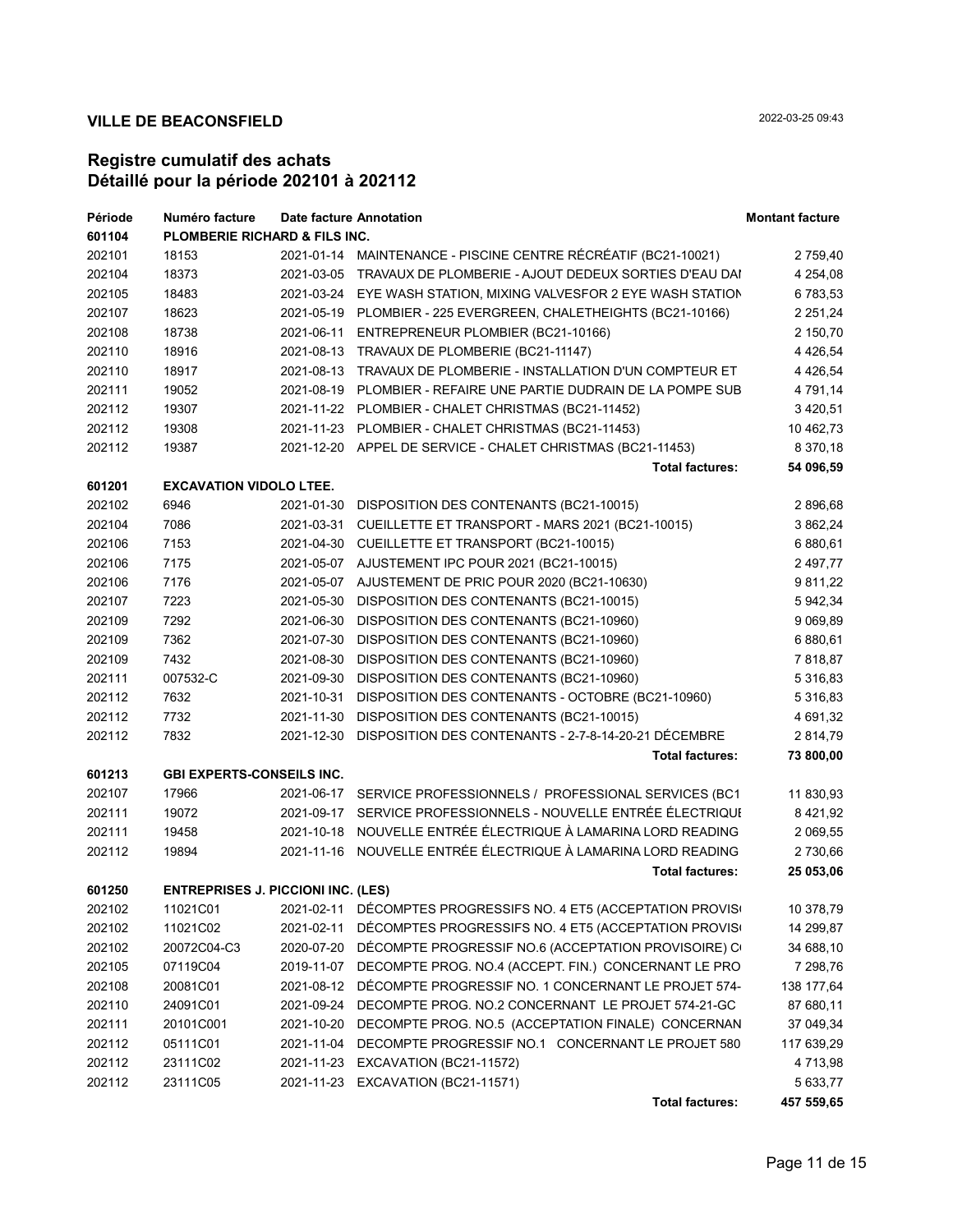| Période | Numéro facture                         | Date facture Annotation                                            | <b>Montant facture</b> |
|---------|----------------------------------------|--------------------------------------------------------------------|------------------------|
| 601257  | BELANGER SAUVE AVOCATS S.E.N.C.R.L.    |                                                                    |                        |
| 202102  | 393182                                 | 2021-02-09 FRAIS D'AVOCAT REF. 22248 / 31                          | 4 520,47               |
| 202102  | 393185                                 | 2021-02-09 FRAIS D'AVOCAT REF. 22248 / 37                          | 15 124,39              |
| 202103  | 393758                                 | 2021-03-08 FRAIS D'AVOCAT REF: 22248 / 31                          | 7 7 2 7 8 7            |
| 202103  | 393761                                 | 2021-03-08 FRAIS D'AVOCATS REF: 22248/37                           | 3 693,00               |
| 202104  | 394512                                 | 2021-04-09 FRAIS D'AVOCAT FILE 22248 / 38                          | 3 258,09               |
| 202104  | 394608                                 | 2021-04-09 FRAIS D'AVOCATS REF. 22248 / 1                          | 2 266,16               |
| 202105  | 395528                                 | 2021-05-10 FRAIS D'AVOCAT REF. 22248 / 42                          | 3 712,54               |
| 202106  | 396434                                 | 2021-06-08 FRAIS D'AVOCAT REF. 22248 / 42                          | 5 367,90               |
| 202108  | 397254                                 | 2021-07-09 FRAIS D'AVOCAT REF. 22248 / 37                          | 3426,26                |
| 202109  | 398736                                 | 2021-09-09 FRAIS D'AVOCAT REF. 22248 / 1                           | 7 344,03               |
| 202110  | 399461                                 | 2021-10-08 FRAIS D'AVOCAT REF. 22248 / 42                          | 2 887,02               |
| 202112  | 401686                                 | 2021-11-10 FRAIS D'AVOCAT REF. 22248 / 1                           | 5 0 58, 77             |
| 202112  | 403988                                 | 2021-12-31 FRAIS D'AVOCAT REF. 22248 / 1                           | 3 107,77               |
| 202112  | 404024                                 | 2021-12-31 FRAIS D'AVOCAT REF. 22248 / 46                          | 2 748,08               |
| 202112  | 404030                                 | 2021-12-31 FRAIS D'AVOCAT REF. 22248 / 47                          | 18 873,40              |
|         |                                        | <b>Total factures:</b>                                             | 89 115,75              |
| 601333  |                                        | <b>BEAUREGARD ENVIRONNEMENT LTEE., BEAUREGARD FOSSES SEPTIQUES</b> |                        |
| 202109  | 43891                                  | 2021-08-01 DÉCOMPTE PROGRESSIF NO.2 DU PROJET 570-21-GC CONCER     | 2 450,14               |
| 202109  | AB-97180                               | 2021-07-02 DÉCOMPTE PROGRESSIF NO. 1 DU PROJET 570-21-GC CONCEI    | 72 031,63              |
| 202110  | AB-98165                               | 2021-08-31 DÉCOMPTE PROGRESSIF NO.3 DU PROJET 570-21-GC CONCER     | 8 809,27               |
|         |                                        | <b>Total factures:</b>                                             | 83 291,04              |
| 601417  | EXCAVATION GRICON, 3286916 CANADA INC. |                                                                    |                        |
| 202105  | 7354                                   | 2021-04-30 DECOMPTE PROGRESSIF NO.1 CONCERNANT LA CONSTRUCT        | 100 892,00             |
| 202106  | 7381-C                                 | 2021-05-27 DÉCOMPTE PROGRESSIF NO.2 CONCERNANT LA CONSTRUCTI       | 347 946,49             |
| 202106  | 7382                                   | 2021-05-27 DÉCOMPTE PROGRESSIF NO. 1 CONCERNANT LE PROJET 569-     | 503 372,10             |
| 202107  | 007394-C                               | 2021-06-17 DÉCOMPTE PROGRESSIF NO. 3 CONCERNANT LA CONSTRUCT       | 19 146,37              |
| 202107  | 7395                                   | 2021-06-18 DÉCOMPTE PROGRESSIF NO.4 CONCERNANT LA CONSTRUCTI       | 25 999,15              |
| 202107  | 7397                                   | 2021-06-23 DECOMPTE NO.2 CONCERNANT LE PROJET 569-21-GC POUR I     | 717 535,59             |
| 202108  | 7425                                   | 2021-07-27 DECOMPTE PROGRESSIF NO.3 CONCERNANT LE PROJET 569-      | 225 115,05             |
| 202108  | 7445                                   | 2021-08-10 DECOMPTE PROGRESSIF NO.4 (ACCEPT. PROV) CONCERNANT      | 98 544,33              |
|         |                                        | <b>Total factures:</b>                                             | 2 038 551,08           |
| 601431  | <b>SERVICES DES ESPACES VERTS</b>      |                                                                    |                        |
| 202110  | 5928813                                | 2021-08-14 TRAITEMENT AGRILE DU FRÊNES (BC21-11079)                | 143 588,09             |
| 202112  | 5928814                                | 2021-09-04 TRAITEMENT AGRILE DU FRENE PRIVE RESOLUTION 2021-04-1   | 68 035,49              |
|         |                                        | <b>Total factures:</b>                                             | 211 623,58             |
| 601459  | <b>ENERGERE INC.</b>                   |                                                                    |                        |
| 202106  | 6231                                   | 2021-01-28 DÉCOMPTE PROGRESSIF NO.7 (ACCEPTATION FINALE) DU CON    | 103 974,19             |
|         |                                        | <b>Total factures:</b>                                             | 103 974,19             |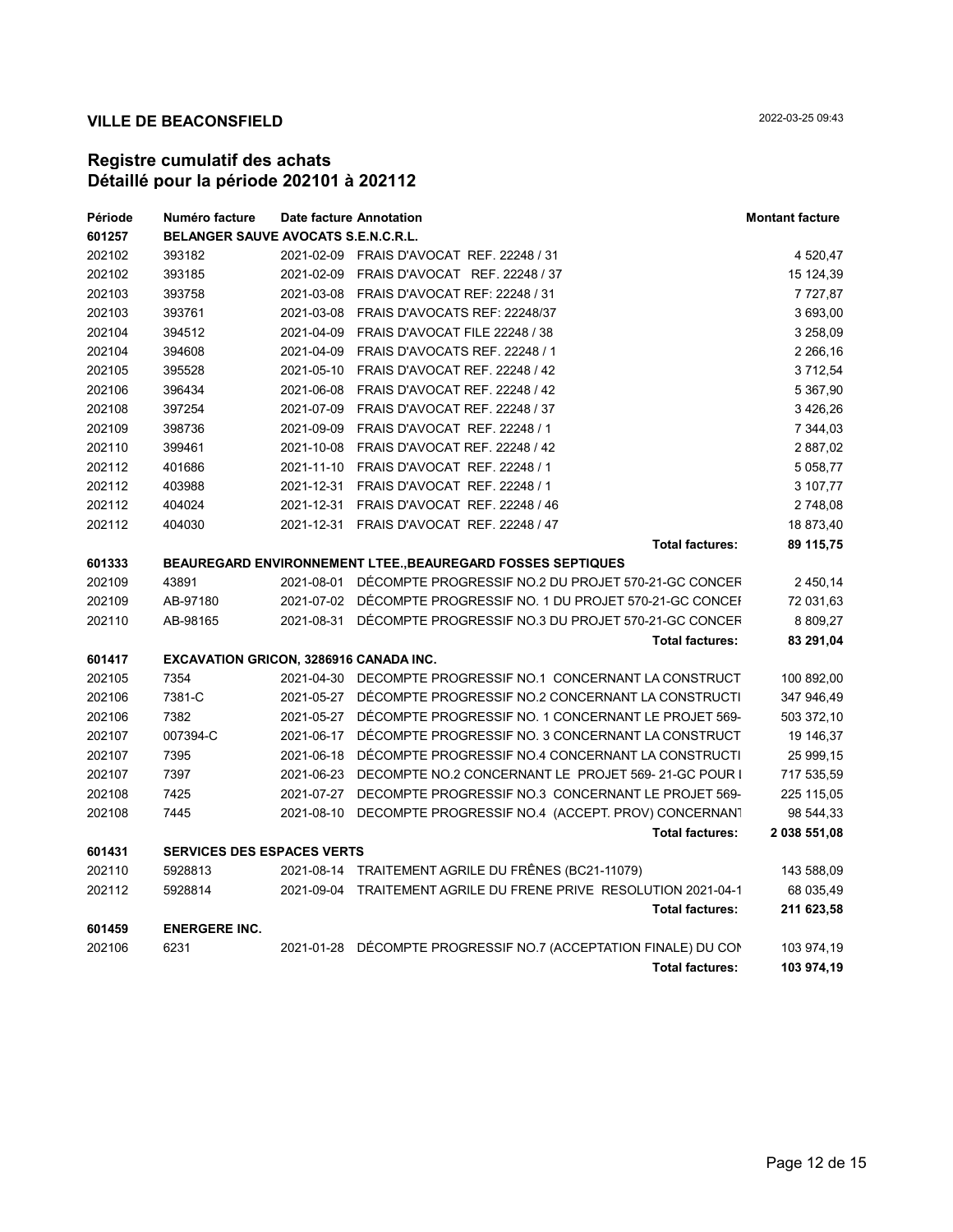| Période | Numéro facture                 | Date facture Annotation |                                                                   | <b>Montant facture</b> |
|---------|--------------------------------|-------------------------|-------------------------------------------------------------------|------------------------|
| 601508  | <b>LEE LING PAYSAGEMENT</b>    |                         |                                                                   |                        |
| 202105  | 7737                           |                         | 2021-04-19 NETTOYAE MÉCANIQUE TRAVAIL EFFECTUÉ LE 12,13 ET 19 AVF | 12 920,17              |
| 202105  | 7807                           |                         | 2021-05-05 ENTREPRENEUR TONTE DE GAZON (BC21-10301)               | 5 279,08               |
| 202106  | 7850                           |                         | 2021-05-13 TONTE DE GAZON (BC21-10301)                            | 6 409,94               |
| 202106  | 7857-C                         |                         | 2021-05-19 3E TONTE DE GAZON (BC21-10301)                         | 5 279,08               |
| 202107  | 7878                           |                         | 2021-06-02 TONTE DE GAZON (BC21-10301)                            | 6 409,94               |
| 202107  | 7897                           |                         | 2021-06-16 7E TONTE DE PELOUSE (BC21-10301)                       | 5 279,08               |
| 202108  | 7927                           |                         | 2021-06-30 ENTREPRENEUR TONTE DE GAZON (BC21-10301)               | 5 279,08               |
| 202108  | 7930                           |                         | 2021-07-09 ENTREPRENEUR TONTE DE GAZON (BC21-10301)               | 6 409,94               |
| 202108  | 7941                           |                         | 2021-07-20 ENTREPRENEUR TONTE DE GAZON (BC21-10301)               | 5 279,08               |
| 202109  | 7949                           |                         | 2021-07-28 TONTE DE PELOUSE (BC21-10301)                          | 5 279,08               |
| 202109  | 7950                           |                         | 2021-08-02 TONTE DE PELOUSE (BC21-10301)                          | 5 279,08               |
| 202109  | 7954                           |                         | 2021-08-06 TONTE DE PELOUSE (BC21-10301)                          | 3 3 1 2 , 3 5          |
| 202109  | 7958                           |                         | 2021-08-10 TONTE DE PELOUSE (BC21-10301)                          | 6 409,94               |
| 202109  | 7969                           |                         | 2021-08-24 TONTE DE PELOUSE (BC21-10301)                          | 5 279,08               |
| 202109  | 7975                           |                         | 2021-08-25 TONTE DE PELOUSE (BC21-10301)                          | 5 279,08               |
| 202110  | 8001                           |                         | 2021-09-07 TONTE DE PELOUSE (BC21-10301)                          | 5 279,08               |
| 202111  | 8013                           |                         | 2021-09-22 TONTE DE GAZON / GRASS CUTTING(BC21-10301)             | 5 279,08               |
| 202111  | 8023                           |                         | 2021-09-29 TONTE DE GAZON / GRASS CUTTING(BC21-10301)             | 6 409,94               |
| 202112  | 8060                           |                         | 2021-10-14 TONTE DE GAZON - 12 OCTOBRE 2021(BC21-11415)           | 5 279,08               |
| 202112  | 8068                           |                         | 2021-10-29 TONTE DE GAZON - 22 ET 28 OCTOBRE 2021 (BC21-11415)    | 5 279,08               |
| 202112  | 8128                           |                         | 2021-11-09 TONTE DE GAZON / GRASS CUTTING(BC21-11415)             | 11 981,12              |
|         |                                |                         | <b>Total factures:</b>                                            | 128 891,38             |
| 601565  | <b>CONCEPTION PAYSAGE INC.</b> |                         |                                                                   |                        |
| 202103  | 6133                           |                         | 2021-03-10 HONORAIRES PROF. POUR LA PREP DES PLANS ET DEVIS ET S  | 32 319,47              |
| 202103  | 6134                           |                         | 2021-03-10 SERVICES PROFESSIONNELS - RÉAMÉNAGEMENT DU PARC MI     | 9 3 1 2,98             |
| 202105  | 6138                           |                         | 2021-03-26 FACTURATION FINALE EN RÉFÉRENCE AU PROJET DE RÉAMÉN    | 7 963,17               |
| 202106  | 6157                           |                         | 2021-05-26 SERVICE PROFESSIONNELS PROJET: PARC ET AIRES DE JEU (A | 5 173,88               |
| 202106  | 6158                           |                         | 2021-05-26 HONORAIRES PROFESSIONNELS POUR LA PRÉPARATION DES      | 28 835,73              |
| 202110  | 6194                           |                         | 2021-09-07 RÉAMÉNAGEMENT DU PARC JAMES-ARMSTRONG (BC21-11107)     | 4 0 27, 26             |
| 202111  | 6222                           |                         | 2021-10-20 SERVICE PROFESSIONNELS - PARC ET AIRES DE JEU (AMÉNAC  | 5748,75                |
| 202111  | 6224                           |                         | 2021-10-20 HONORAIRES PROFESSIONNELS POUR LA PREPARATION DES      | 6 119,54               |
| 202112  | 6240                           |                         | 2021-11-29 SERVICE PROFESSIONNELS - AMÉNAGEMENT PARC MEADOW!      | 18 360,30              |
| 202112  | 6241                           |                         | 2021-11-29 HONORAIRES PROFS. POUR LA PREP.DES PLANS ET DEVIS ET   | 4 515,64               |
|         |                                |                         | <b>Total factures:</b>                                            | 122 376,72             |
| 601612  | <b>B-CITI SOLUTIONS INC.</b>   |                         |                                                                   |                        |
| 202102  | 790                            | 2021-01-01              | TARIFICATION MENSUELLE B-CITI PORTAIL INTELLIGENT, CONN           | 3 641,87               |
| 202102  | 791                            | 2021-02-01              | TARIFICATION MENSUELLE B-CITI PORTAIL INTELLIGENT, CONN           | 3 641,87               |
| 202102  | 792                            | 2021-03-01              | TARIFICATION MENSUELLE B-CITI PORTAIL INTELLIGENT, CONN           | 3 641,87               |
| 202104  | 793                            | 2021-04-01              | TARIFICATION MENSUELLE B-CITI PORTAIL INTELLIGENT, CONN           | 3 641,87               |
| 202105  | 794                            | 2021-05-01              | TARIFICATION MENSUELLE B-CITI PORTAIL INTELLIGENT, CONN           | 3 641,87               |
| 202106  | 795                            | 2021-06-01              | TARIFICATION MENSUELLE B-CITI PORTAIL INTELLIGENT, CONN           | 3 641,87               |
| 202107  | 796                            | 2021-07-01              | TARIFICATION MENSUELLE B-CITI PORTAIL INTELLIGENT, CONN           | 3 641,87               |
| 202108  | 797                            | 2021-08-01              | TARIFICATION MENSUELLE B-CITI PORTAIL INTELLIGENT, CONN           | 3 641,87               |
| 202109  | 798                            | 2021-09-01              | TARIFICATION MENSUELLE B-CITI PORTAIL INTELLIGENT, CONN           | 3 641,87               |
|         |                                |                         | <b>Total factures:</b>                                            | 32 776,83              |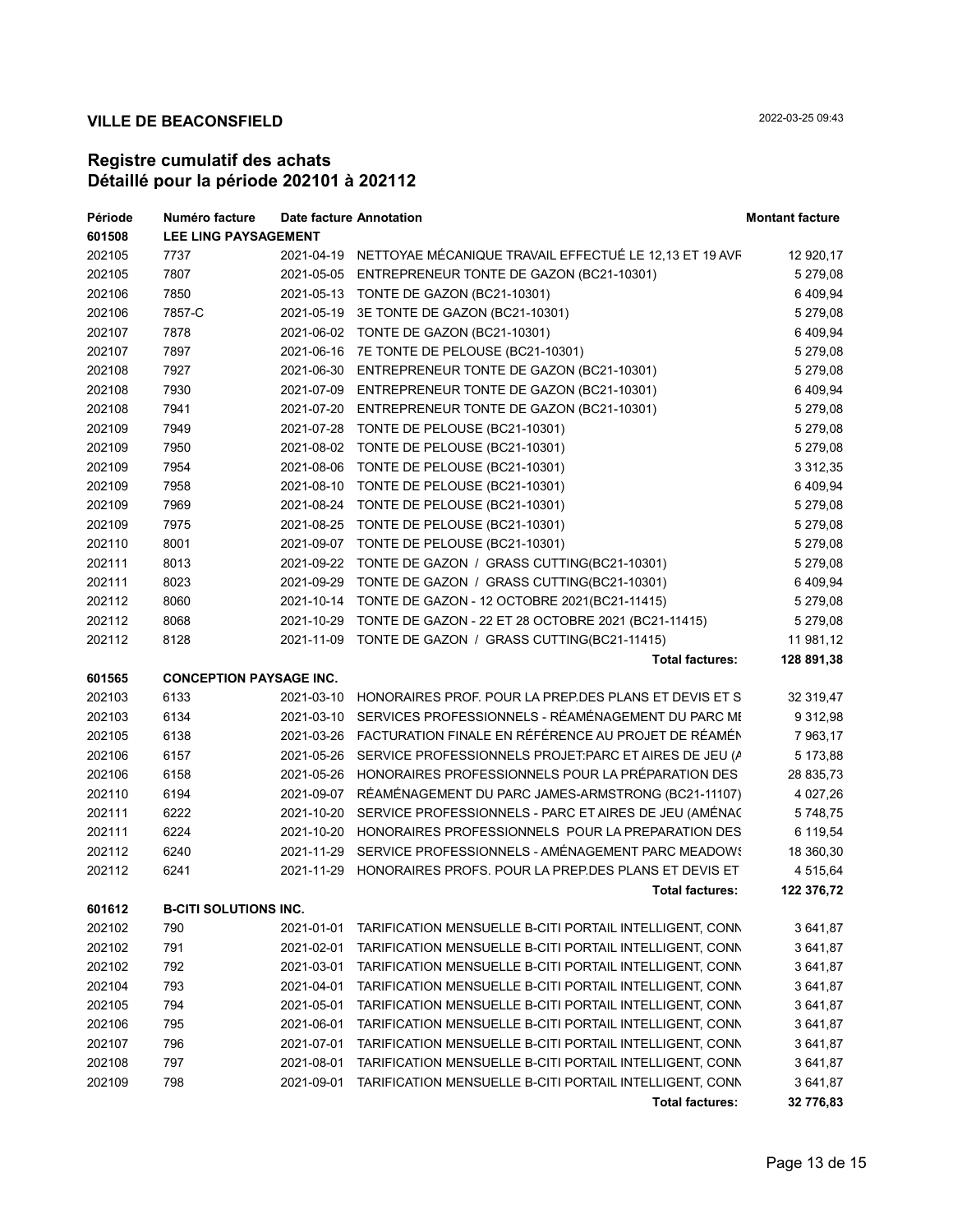| Période | Numéro facture                          |            | Date facture Annotation                                            | <b>Montant facture</b> |  |
|---------|-----------------------------------------|------------|--------------------------------------------------------------------|------------------------|--|
| 601614  | <b>COL SEL TRANSIT INC</b>              |            |                                                                    |                        |  |
| 202103  | 4170                                    |            | 2020-04-06 COLLECTES DES MATIERES RECYCL.TRANSPORT MATIERE RE      | 28 092,97              |  |
|         |                                         |            | <b>Total factures:</b>                                             | 28 092,97              |  |
| 601643  | <b>EMCON CONSTRUCTION INC.</b>          |            |                                                                    |                        |  |
| 202102  | 19302-04-C1                             | 2019-11-29 | DECOMPTES PROGRESSIFS NO. 4 ET5 DU CONTRAT 528-19-GC               | 28 380,78              |  |
| 202106  | 19303-08                                | 2021-05-21 | DÉCOMPTE PROGRESSIF NO. 8 (ACCEPTATION FINALE) DU CO               | 5748,75                |  |
| 202110  | 19302-07                                | 2021-02-04 | DÉCOMPTE PROGRESSIF NO.7 ACCEPTATION PROVISOIRE DU                 | 28 380,77              |  |
| 202111  | 19302-08                                |            | 2021-06-22 DECOMPTE PROG. NO.8 (LIBERATIONRETENUE SPECIALE POU     | 3 951,14               |  |
|         |                                         |            | <b>Total factures:</b>                                             | 66 461,44              |  |
| 601644  | <b>SERVICES INFRASPEC INC.</b>          |            |                                                                    |                        |  |
| 202109  | 21135                                   | 2021-08-01 | DÉCOMPTE PROGRESSIF NO. 1 CONCERNANT LE CONTRAT 56                 | 11 771,09              |  |
| 202110  | 21272                                   |            | 2021-09-30 DÉCOMPTE PROGRESSIF NO. 2 CONCERNANT LE CONTRAT 56      | 111 792,43             |  |
| 202112  | 21630                                   |            | 2021-11-30 DÉCOMPTE PROGRESSIF NO. 3 CONCERNANT LE CONTRAT 56      | 77 180,75              |  |
|         |                                         |            | <b>Total factures:</b>                                             | 200 744,27             |  |
| 601663  | <b>GEMEL INC.</b>                       |            |                                                                    |                        |  |
| 202105  | 10775                                   |            | 2021-04-30 HONORAIRES PROFESSIONNELS DANS LE CADRE DU MANDAT       | 6 102,30               |  |
| 202107  | 10827                                   |            | 2021-05-31 SERVICE PROFESSIONNELS (BC21-10326)                     | 17 086,44              |  |
| 202107  | 10888                                   |            | 2021-06-30 HONORAIRES PROFS. DANS LE CADRE DU MANDAT 19-SP-105     | 5978,70                |  |
|         |                                         |            | <b>Total factures:</b>                                             | 29 167,44              |  |
| 601697  | <b>PHILANTHROPICA</b>                   |            |                                                                    |                        |  |
| 202103  | 421                                     |            | 2021-03-08 SERVICE PROFESSIONNELS (BC21-10189)                     | 4 397,79               |  |
| 202104  | 426                                     |            | 2021-04-02 35.5 HOURS OF CONSULTING SERVI PROVIDED AT 150\$ PER HC | 6 122,42               |  |
| 202106  | 430                                     |            | 2021-05-07 CONSULTING SERVICES (BC21-10189)                        | 4 570,26               |  |
| 202107  | 437                                     |            | 2021-06-01 CONSULTING SERVICES (BC21-10189)                        | 6 467,34               |  |
| 202107  | 443                                     |            | 2021-07-12 SERVICE PROFESSIONNELS / PROFESSIONAL SERVICES (BC21    | 2 957,74               |  |
| 202110  | 453                                     |            | 2021-10-01 SERVICE PROFESSIONNELS - IMPLEMENTATION OF THE COMN     | 2 242,01               |  |
|         |                                         |            | <b>Total factures:</b>                                             | 26 757,56              |  |
| 601730  | <b>TROIS DIAMANTS AUTOS (1987) LTEE</b> |            |                                                                    |                        |  |
| 202107  | 20210706                                |            | 2021-07-06 ACQUISITION DE VOITURE 311 VUS POUR LA SECURITE PUBLI   | 63 538,80              |  |
|         |                                         |            | <b>Total factures:</b>                                             | 63 538,80              |  |
| 601752  | <b>REFRIGERATION YVAN ALLISON</b>       |            |                                                                    |                        |  |
| 202102  | 18346                                   |            | 2020-11-18 DÉCOMPTE PROGRESSIF NO. 6 DU PROJET 558-20-ME CONCEI    | 26 333,91              |  |
| 202102  | 18409                                   |            | 2020-12-03 DÉCOMPTE PROGRESSIF NO. 7 (ACCEPTATION PROVISOIRE) L    | 18 149,41              |  |
| 202110  | 19147                                   |            | 2021-08-05 DECOMPTE PROGRESSIF #8 (ACCEPTATION FINALE) DU PROJ     | 18 149,41              |  |
| 202111  | 019147CORR                              |            | 2021-08-05 DECOMPTE PROGRESSIF #8 (ACCEPTATION FINALE) DU PROJ     | 18 149,41              |  |
|         |                                         |            | <b>Total factures:</b>                                             | 80 782,14              |  |
| 601809  | <b>FORACTION INC.</b>                   |            |                                                                    |                        |  |
| 202108  | 6702                                    | 2021-08-03 | DECOMPTE PROGRESSIF NO.1 DU PROJET 567-21-GC CONCEI                | 1 345 960,91           |  |
| 202110  | 6744                                    | 2021-08-25 | DÉCOMPTE PROGRESSIF NO.2 DU PROJET 567-21-GC CONCER                | 336 469,69             |  |
| 202110  | 6744CORR-1                              | 2021-08-25 | CÉOMPTE PROGRESSIF NO. 2 DU PROJET 567-21-GC CONCERI               | 336 469,69             |  |
| 202111  | 6745                                    | 2021-08-25 | LOCATION DU RÉSEAU D'AQUEDUC TEMPORAIRE INSTALLÉ EN                | 5 087,64               |  |
| 202112  | 6927                                    | 2021-12-15 | DÉCOMPTE PROGRESSIF NO.3 (ACCEPTATION PROVISOIRE) D                | 93 468,37              |  |
|         |                                         |            | <b>Total factures:</b>                                             | 2 117 456,30           |  |